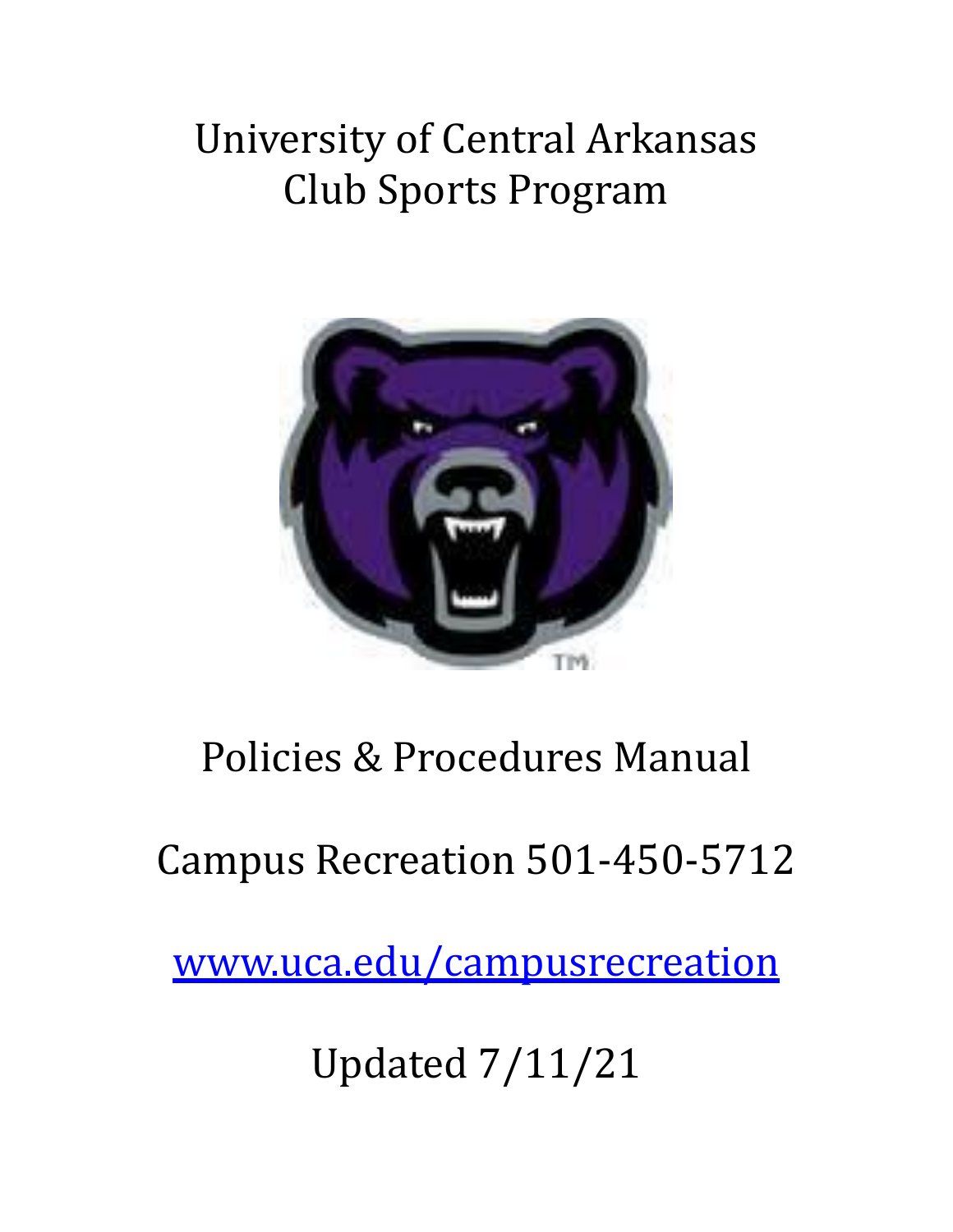# Table of Contents

| What is the UCA Club Sports Program                | Page 3  |
|----------------------------------------------------|---------|
| University of Central Arkansas Mission and Vision  | Page 3  |
| <b>Recognition Criteria</b><br>$\bullet$           | Page 5  |
| Membership Eligibility<br>$\bullet$                | Page 5  |
| <b>Members of Varsity Teams</b><br>$\bullet$       | Page 7  |
| Professionals<br>$\bullet$                         | Page 8  |
| <b>Inactive Clubs</b><br>$\bullet$                 | Page 8  |
| Waiver                                             | Page 9  |
| Officer Responsibilities<br>$\bullet$              | Page 10 |
| Individual Office Responsibilities<br>$\bullet$    | Page 11 |
| Club Meetings<br>$\bullet$                         | Page 12 |
| CubConnect<br>$\bullet$                            | Page 12 |
| <b>Budget</b><br>$\bullet$                         | Page 13 |
| <b>Allocated Funds &amp; Process</b><br>$\bullet$  | Page 14 |
| <b>Minors</b>                                      | Page 16 |
| Insurance                                          | Page 16 |
| Health/Safety/Medical Insurance<br>$\bullet$       | Page 17 |
| Physicals<br>$\bullet$                             | Page 17 |
| Hazing<br>$\bullet$                                | Page 17 |
| Alcohol/Drugs<br>$\bullet$                         | Page 17 |
| <b>General Club Guidelines</b><br>$\bullet$        | Page 18 |
| <b>Student Conduct Policy</b><br>$\bullet$         | Page 18 |
| Disciplinary<br>$\bullet$                          | Page 18 |
| <b>Minor Violation</b><br>$\bullet$                | Page 19 |
| Major Offenses and/or Major Violation<br>$\bullet$ | Page 19 |
| Possible disciplinary actions<br>$\bullet$         | Page 20 |
| Advisor<br>$\bullet$                               | Page 21 |
| Coach/Instructor<br>$\bullet$                      | Page 22 |
| Travel                                             | Page 22 |
| Purchasing<br>$\bullet$                            | Page 24 |
| Equipment<br>$\bullet$                             | Page 24 |
| Club Sports Council<br>$\bullet$                   | Page 26 |
| Marketing<br>$\bullet$                             | Page 27 |
| <b>Fund Raising</b><br>$\bullet$                   | Page 28 |
| <b>Risk Management</b><br>$\bullet$                | Page 29 |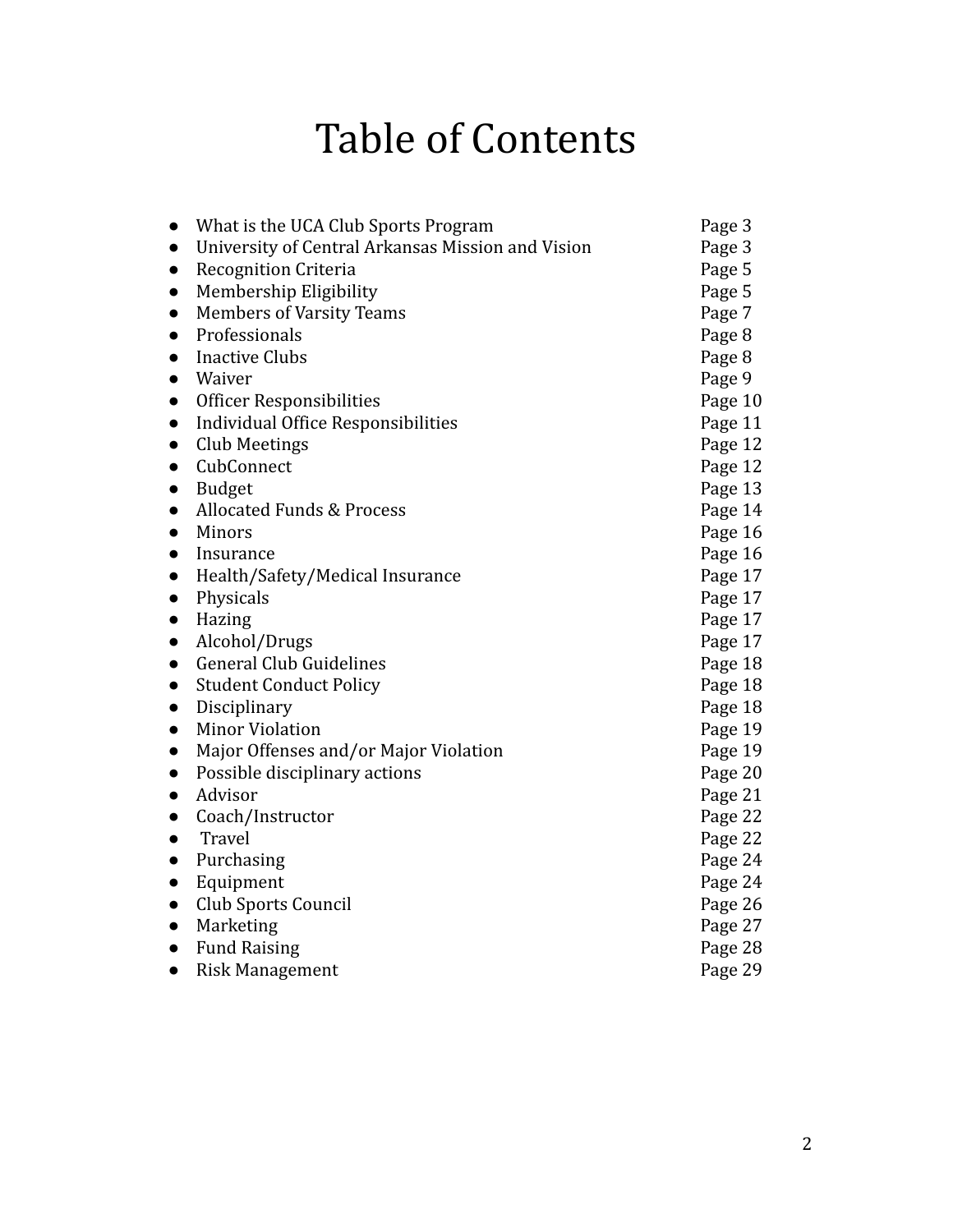# What is the UCA Club Sports Program?

The University of Central Arkansas Club Sports program is administered by Campus Recreation who offer guidance and advice to officially recognized student club sports.

A club sport is a University recognized student organization formed by individuals with a common interest in a sport. A club sports primary goal is to promote and develop interest in a particular sport and recruit new members. Clubs may be recreational, competitive, or be involved in any combination of elements.

Each club is formed, organized, governed and administered by the student membership of that particular club. The keys to success of this program are member recruitment and retention, student leadership, involvement, and participation. Clubs are governed by the rules and regulations applying to all the University recognized student organizations, and those policies and procedures established by the Campus Recreation Club Sports Program.

## University of Central Arkansas Mission and Vision

# Vision

The University of Central Arkansas aspires to be a premier learner-focused public comprehensive university, a nationally recognized leader for its continuous record of excellence in undergraduate and graduate education, scholarly and creative endeavors, and engagement with local, national, and global communities.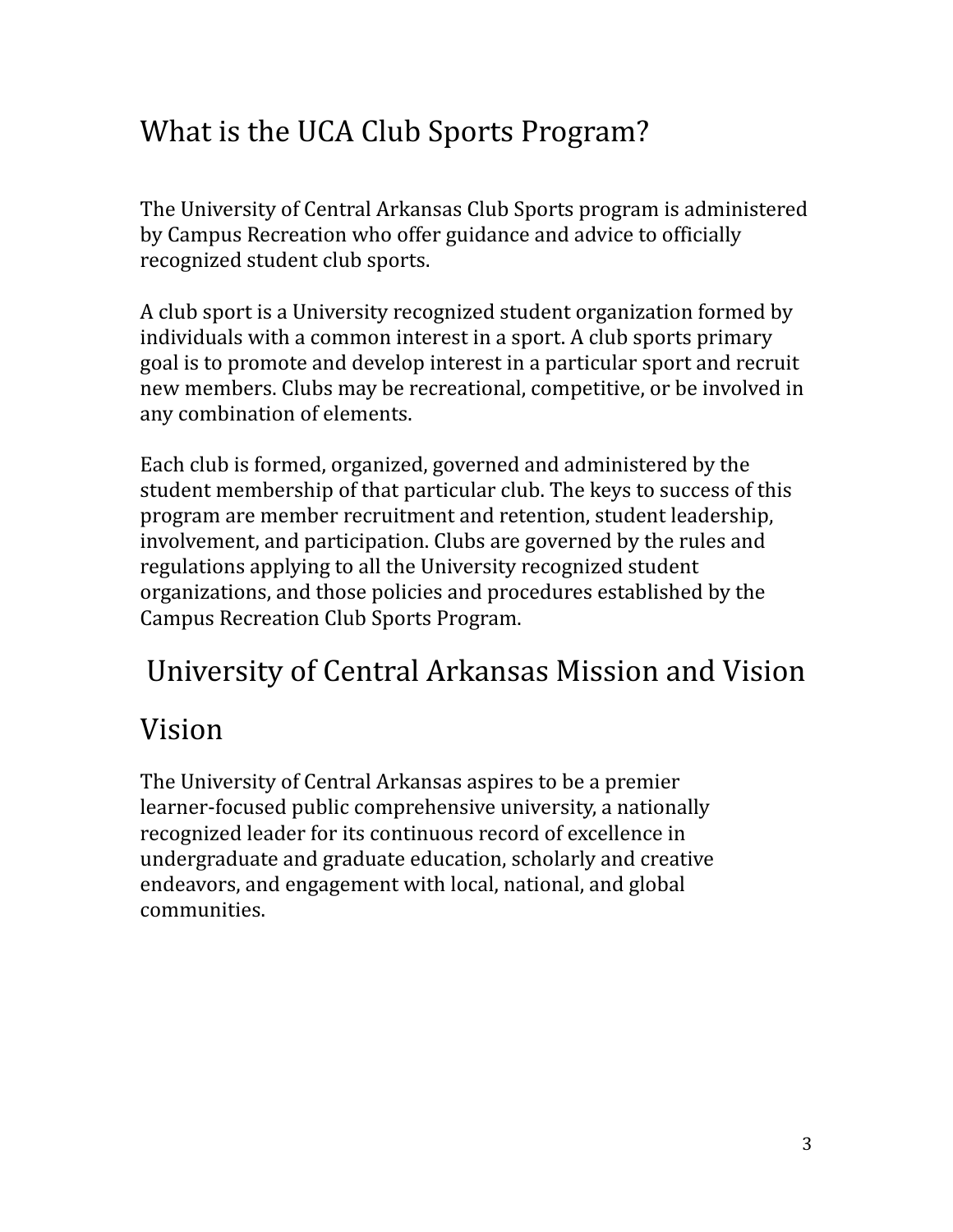### Mission

The University of Central Arkansas, a leader in 21<sup>st</sup>-century higher education, is committed to excellence through the delivery of outstanding undergraduate and graduate education that remains current and responsive to the diverse needs of those it serves. The university's faculty and staff promote the intellectual, professional, social, and personal development of its students through innovations in learning, scholarship, and creative endeavors, Students, faculty, and staff partner to create strong engagement with the local, national, and global communities. The University of Central Arkansas dedicates itself to academic vitality, integrity, and diversity

# Campus Recreation Mission

The mission of Campus Recreation is to provide students, faculty, and staff with programs that offer competitive, non-competitive, health promotion, and physical activity conducive to their personal development and overall wellness within safe facilities and fun-filled environments. Personal development also provides leadership development opportunities for students and participants. The department personnel recognize the value of developing the total person and feel that recreational and intramural sports are an essential component of the educational experience at the University of Central Arkansas.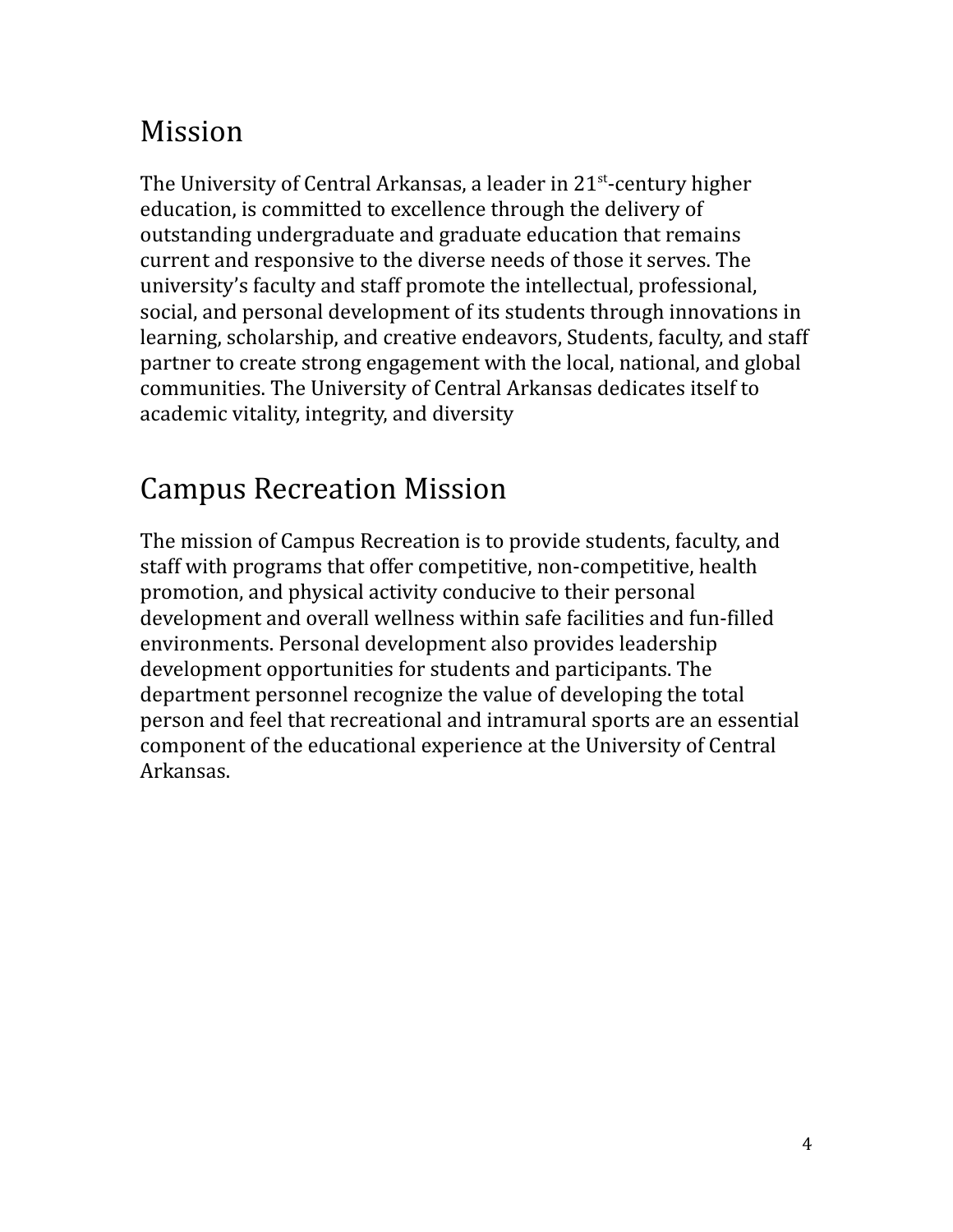# Recognition Criteria

A student organization must meet all of the following criteria to be recognized as a club sport organization:

- 1. The organization must meet the requirements of a registered student organization, as defined by the Office of Student Life
- 2. The organization must meet the definition of a club sport
- 3. The organization's primary activity must not duplicate that of an existing club sport organization
- 4. The organization must offer activities for which approved space is available
- 5. The primary activity of the organization must involve physical activity and may involve competition
- 6. The organization must have a minimum of 10 student members

# Membership Eligibility

- 1. Full-time UCA students must comprise at least 51% of the membership of the organization.
	- a. Individuals with no formal affiliation to the University may not seek membership in club sports organizations.
- 2. Full-time UCA students must fill the leadership roles within the organization
- 3. Only UCA students may travel and compete on behalf of UCA Club Sport organizations
	- a. Faculty/staff may be granted exceptions to travel on a case-by-case basis (e.g. for added oversight supervision, but may not compete on behalf of a student organization.)
- 4. All organizational decisions must be made by full-time student, elected leaders
	- a. Membership in the organization must be open to all University of Central Arkansas students, faculty, and staff.
	- b. The organization's membership may be exclusively men or exclusively women, provided the same sport is offered in the opposite gender; otherwise, organizational membership must be open to all students regardless of gender identity.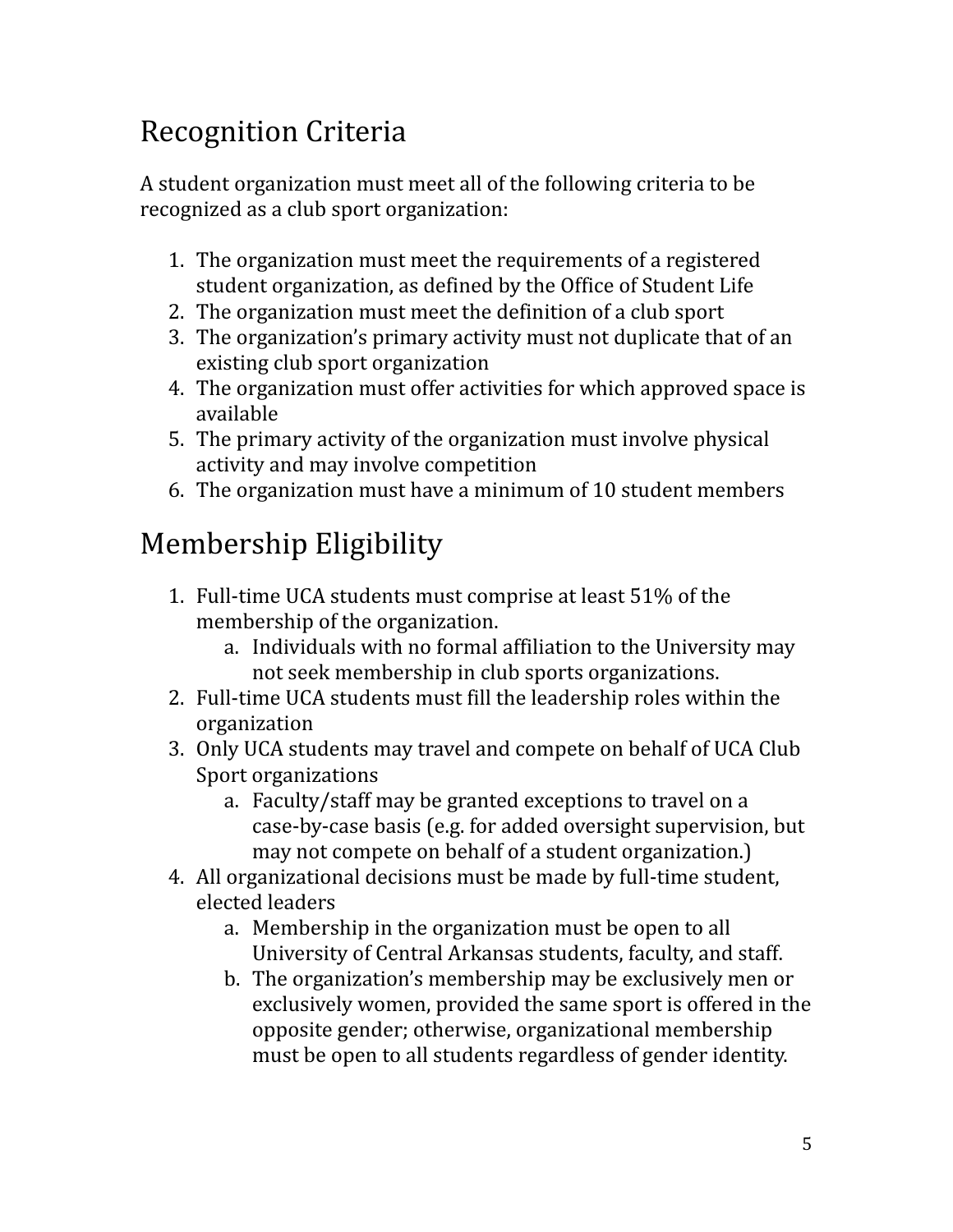- c. The organization may not exclude any University of Central Arkansas student based on any basis other than gender (see 4.b), or disciplinary cause.
- 5. Non HPER Fee paying students who have paid the appropriate fees and possess a HPER Membership are not eligible to participate in a club sport

Admission to the UCA Club Sports program takes place once annually during the month of September. Prospective Student Organizations can submit an application to join the program if:

- 1. The UCA Office of Student Life has officially recognized the student organization for at least one year prior to the submission of the application.
- 2. The student organization meets at least the minimum requirements of the club sports recognition requirement.
- 3. The student organization does not duplicate or closely resemble current clubs in our program, unless there is an active affiliation between the similar clubs (i.e. A & B Clubs)
- 4. The student organization can be characterized as a sport or recreational activity.

\*\*\*Note: Meeting the conditions above only allows a student organization to be eligible to join the Sports Club program, and it does not guarantee admission into the program.

If a student organization meets the criteria above and submits an application to join the Club Sports program the following procedures refer to admission:

- 1. Student organizations must present their application in person before the Club Sports Executive Board, a student advisory board represented of a variety of clubs. (Until a formal Executive Board can be properly fulfilled, a diverse selection of faculty and staff will make up the Board)
- 2. The Club Sports Executive Board will vote on admission with 48 hours of the presentation and relay the results to Club Sports administrators and prospective club representatives. A simple majority is required for admission. Admission to the program is at the sole discretion of the Executive Board.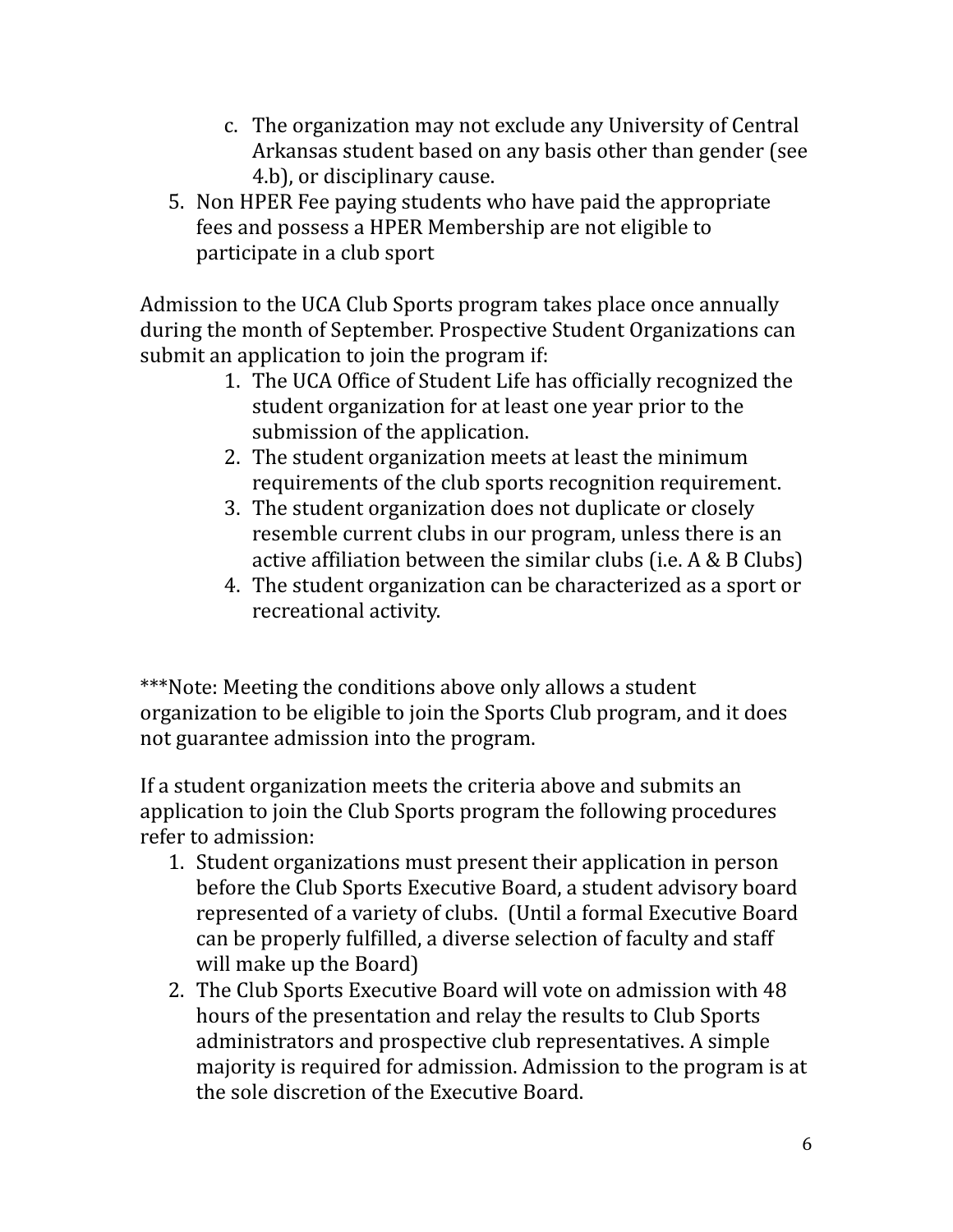- 3. Clubs that are not granted admission are eligible to re-apply the following year as long as the criteria for submitting an application are still met.
- 4. Clubs that are granted admission must adhere to the following steps to gain full membership into the Club Sports program:
	- a. Active membership will begin in the fall semester, which follows acceptance into the program. Clubs will not be eligible for any facility usage, funding, or other benefits of the Club Sports program until this date.
	- b. As a new member, the student organization will be placed in a probationary period, and must remain in good standing until the annual reapplication process. During the reapplication process, the organization will either gain full admission into the program, or the club, upon not fulfilling the requirements of full admission, will be disassociated with the program.
	- c. The student organization will not be eligible for Club Sports funding through the annual budget allocation process during their first academic year in the probationary process.

#### Members of Varsity Teams

- 1. Members of UCA varsity teams are ineligible for participation in that sport or its related sports if they are listed on that sport's varsity roster at any time during the current academic year. This includes students who are listed on a varsity team roster but are not receiving financial assistance; players with "redshirt" status during the current academic year, or players on the present roster but leave the team.
- 2. Students who are trying out for an intercollegiate team are ineligible for Club Sports participation in that sport until they voluntarily withdraw or are cut from the team. This includes practices and pre-season involvement.
- 3. In those Club Sports which precede varsity seasons in the same or related sports, varsity team members from the previous academic year who have intercollegiate eligibility remaining will be ineligible for Club Sports participation.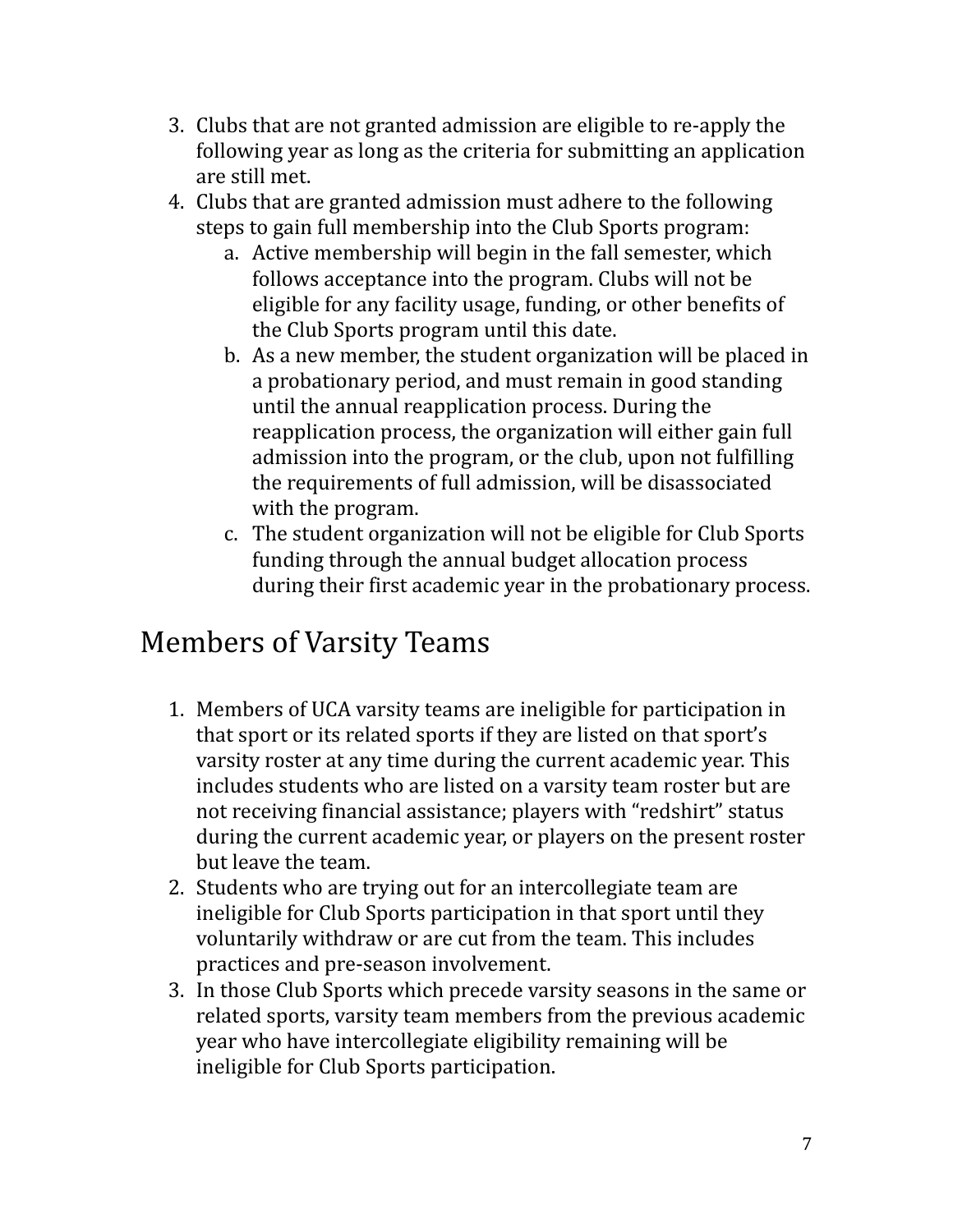- 4. Varsity athletes are permitted to interact with the clubs in a non-player role for a club sport if they desire.
- 5. If a student of a varsity program plays on a club team against outside competition for a club team in which UCA sponsors that same intercollegiate sport, then that would count as a season of eligibility per NCAA rules.

For example, a basketball player who is ineligible for whatever reason to compete for the varsity team could not go and play for the UCA club team (against outside competition) without using a season of basketball. It is and will be the responsibility of the student athlete to monitor his/her position.

# Professionals

For Club Sports purposes, a professional athlete is defined as an individual who has received pay for playing a sport. This includes any compensation received for try-outs, training camps, or summer leagues. Any student, faculty or staff member who has competed in a sport on a professional basis shall be ineligible for Club Sports competition. If during your tenure as a club sport participant you receive and accept cash reward for your performance with your respective club you will forfeit your Club Sports eligibility and the rights and responsibility thereof.

# Inactive Clubs

Clubs who are unable to sustain their membership (minimum of 5 active members) or are dismissed from the Club Sports program for any reason will become inactive within the Club Sports program. Club members who are still interested in participating in their sport are encouraged to either apply to become a Registered Student Organization or reapply to become a Club Sport. Review the "Discipline" section of this handbook for further details on clubs who have been suspended from the program.

If a club is accepted as a Registered Student Organizations (RSOs) or is accepted again as a Club Sport within two years of inactivity, the club will still be able to access the clubs allocation account. Any funds that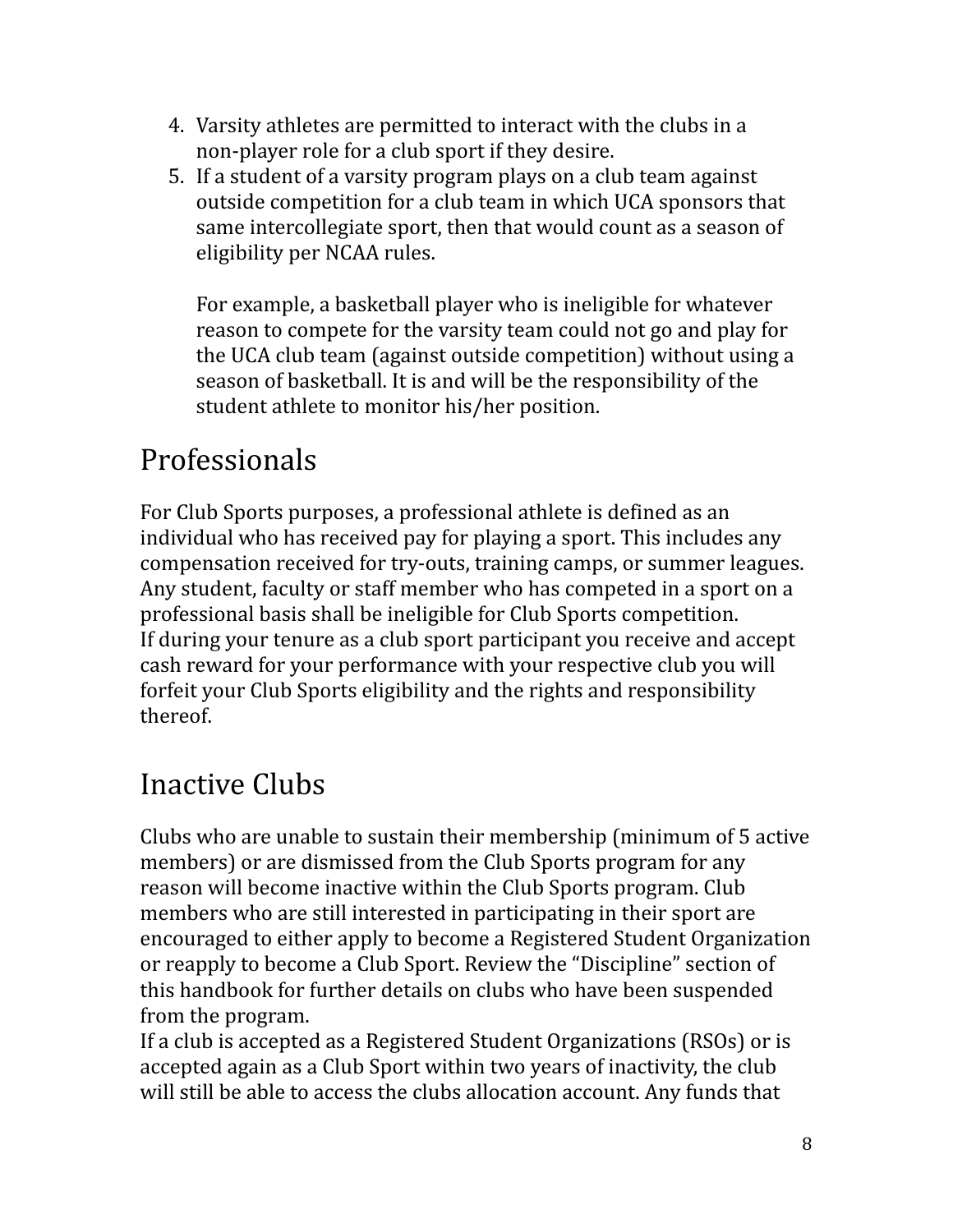were available in the allocation account at the time the club became inactive will not be able to be accessed. The Foundation Account funds may also become inactive and inaccessible, however, clubs should contact Club Sports Administration if a club is accepted as a RSO within two years to determine how the foundation account funds will be used.

### Waiver

The Club Sports General Release and Waiver of Liability form must be completed by every member of a club every fiscal year (July 1-June 30) and for every club an individual participates in. It is the responsibility of each club to have their members complete the waiver and then submit the waiver to Club Sports Administration. All waivers must be filled out completely and completed in blue or black ink only. Anyone who has not completed a waiver properly is not permitted to participate in any club activities.

When officers are distributing the waiver they must explain to each club member what they are signing

- The individual agrees that participating in the club sport is inherently dangerous and is acknowledging these risks.
- The individual is releasing any and all liability in participating in the club sport from anyone associated with the University of Central Arkansas.
- The individual agrees to indemnify all parties associated with the University of Central Arkansas against any and all claims arising from the participating in the club.
- The individual agrees to follow all laws and policies set forth in participating in the Club Sports program.

Club officers are encouraged to collect any information related to the student in order to remain in contact if the student gives permission. Please note that student information is sensitive and thus officers should ensure that this sensitive information, if collected with the student's permission, is kept in a safe location.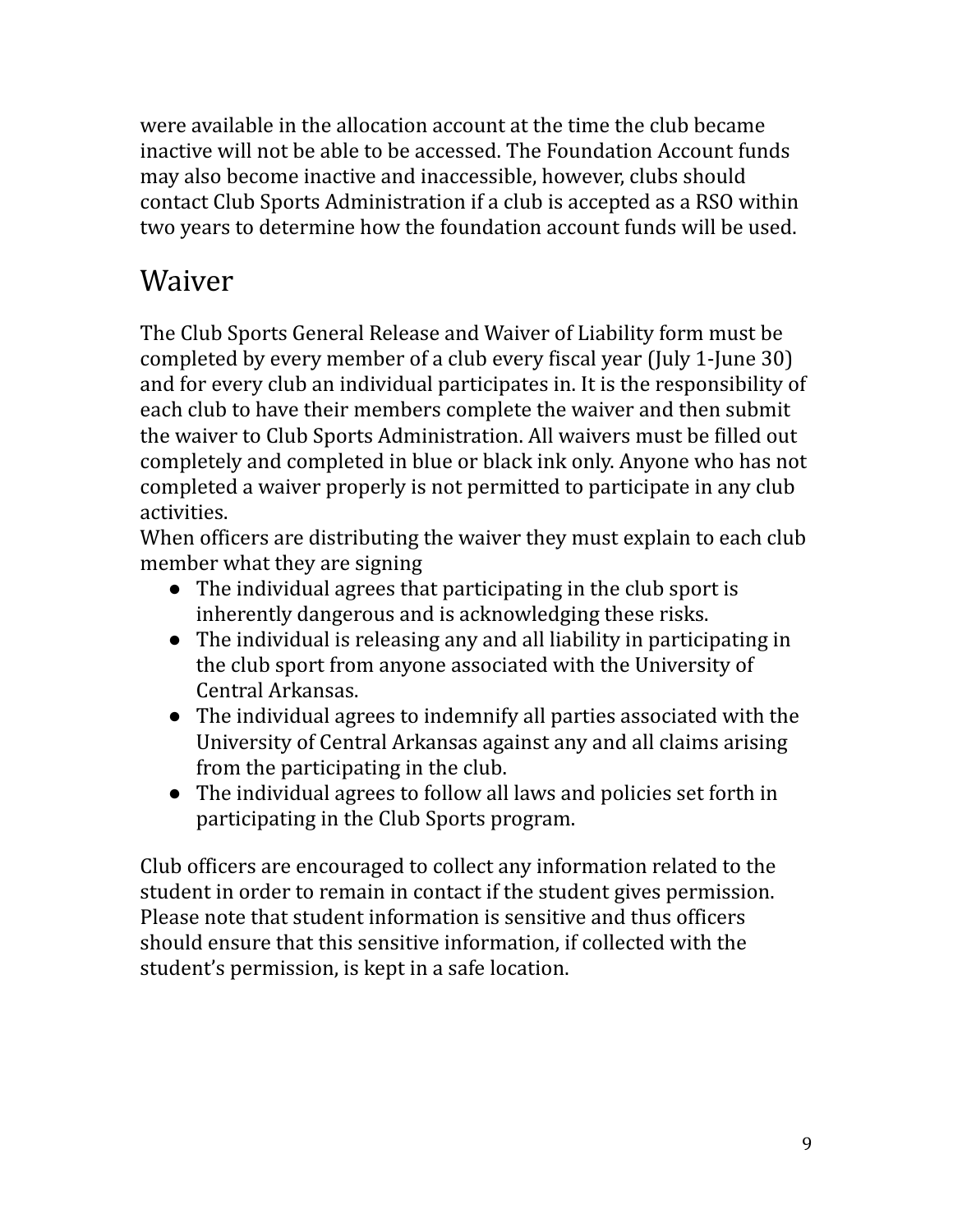## Officer Responsibilities

- 1. Serve as liaison with the Club Sports office, Club Sports Council and the Department of Campus Recreation.
- 2. Communicate all Club Sports, Campus Recreation and UCA policies and procedures to all club members.
- 3. Represent the organization at all Club Sport meetings and leadership development opportunities.
- 4. Seek approval for club business through the Club Sports office
	- a. Fundraising
	- b. Commitment of checking/allocated funds
	- c. Marketing
	- d. Logo use
	- e. Travel
	- f. Scheduling of Practices and Games
- 5. Responsible for completing and submitting (or delegating) the following reports or forms:
	- a. Attendance Roster each Month
	- b. Event Schedules at the beginning of the semester
	- c. Facility Request
	- d. Trip itinerary and Travel roster prior to travel
	- e. Results of Matches, Games, and Tournaments
	- f. Budget Proposals and Presentations
	- g. Purchase Order Request, Reimbursement Request and Fee Payment Receipts
	- h. Community Service involvement
	- i. Annual Report
	- j. Current Rosters
	- k. Constitution
- 6. Document all expenditures by utilizing the club receipt book
	- a. Ensure all pending financial obligations are approved
	- b. Initiate requests for additional club funding when applicable
- 7. Maintain and update the clubs Social Media
	- a. Facebook should be "Pages" not "groups"
	- b. Twitter, Pinterest, Instagram, YouTube should not be linked with Personal Accounts
	- c. Club Specific email should be utilized for all club related business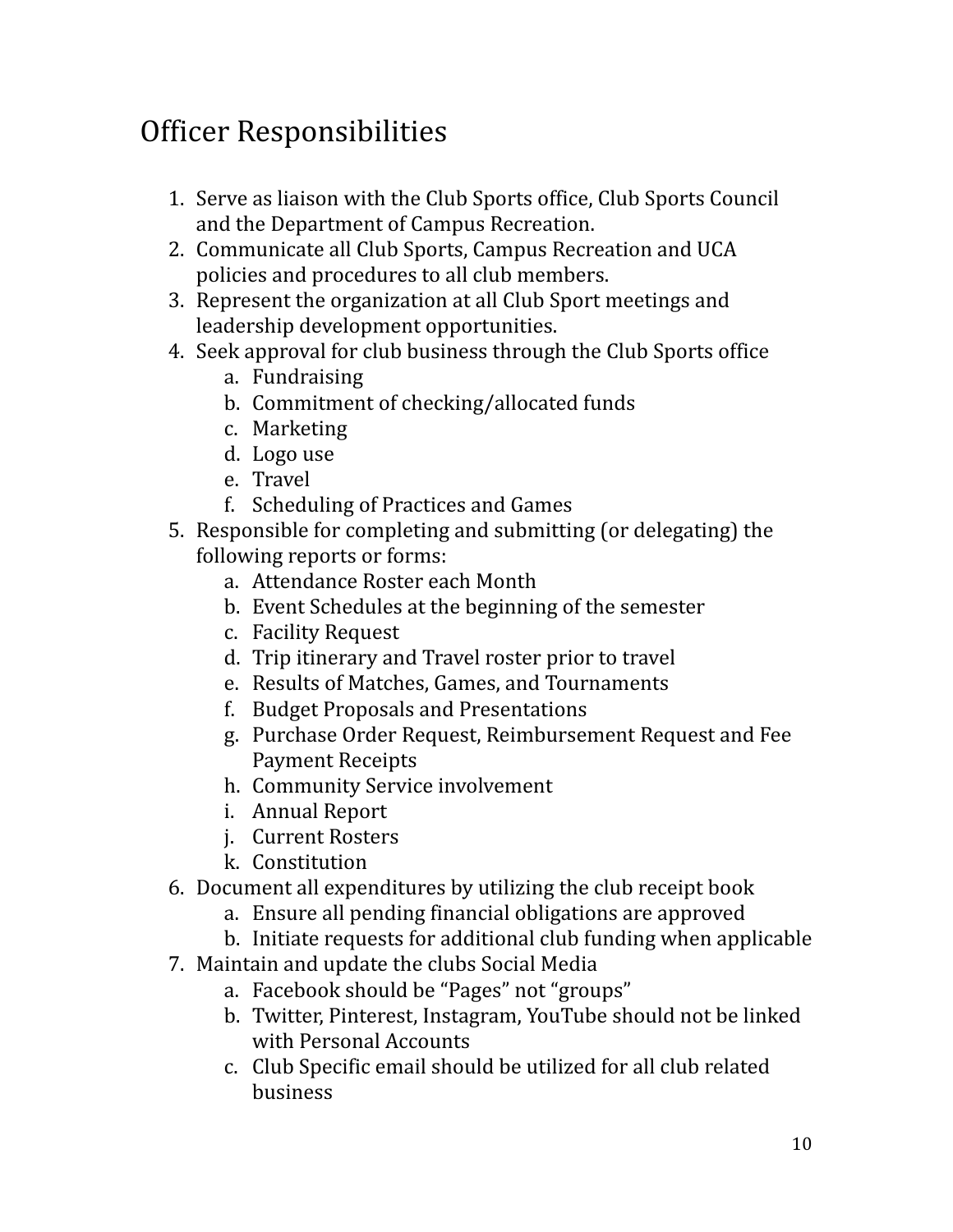# Individual Officer Responsibilities

#### **President**

The President's primary job responsibilities are to ensure that all lines of business within the organization are running efficiently and within the budget set forth by the club. Furthermore, the President shall be the primary liaison between the respective club and the Club Sport administrative staff.

#### **Vice-President**

The Vice President shall assist the President and will be the acting head of the organization in the President's absence. Furthermore, the VP shall demonstrate exceptional leadership, motivation and decisive business judgment skills. The VP should strive to market the club to outside organizations such as: Community service involvement, competition organizer and fundraising.

#### **Treasurer**

The Treasurer shall be in charge of the money, turning in paperwork for travel, vans, finding hotels and keeping transactions. The treasurer will also help with the formation of the semester and annual reports and be directly responsible for the receipt book.

#### **Secretary**

The Secretary will see that the organization runs in an efficient and organized manner, and hence has the duty to maintain proper files, both for important paper documents as well as for the electronic ones. They have to conduct research, communicate with staff members as well as clients. They have to keep a record of appointments and see to it that each one is conducted on time.

#### **Safety Officer**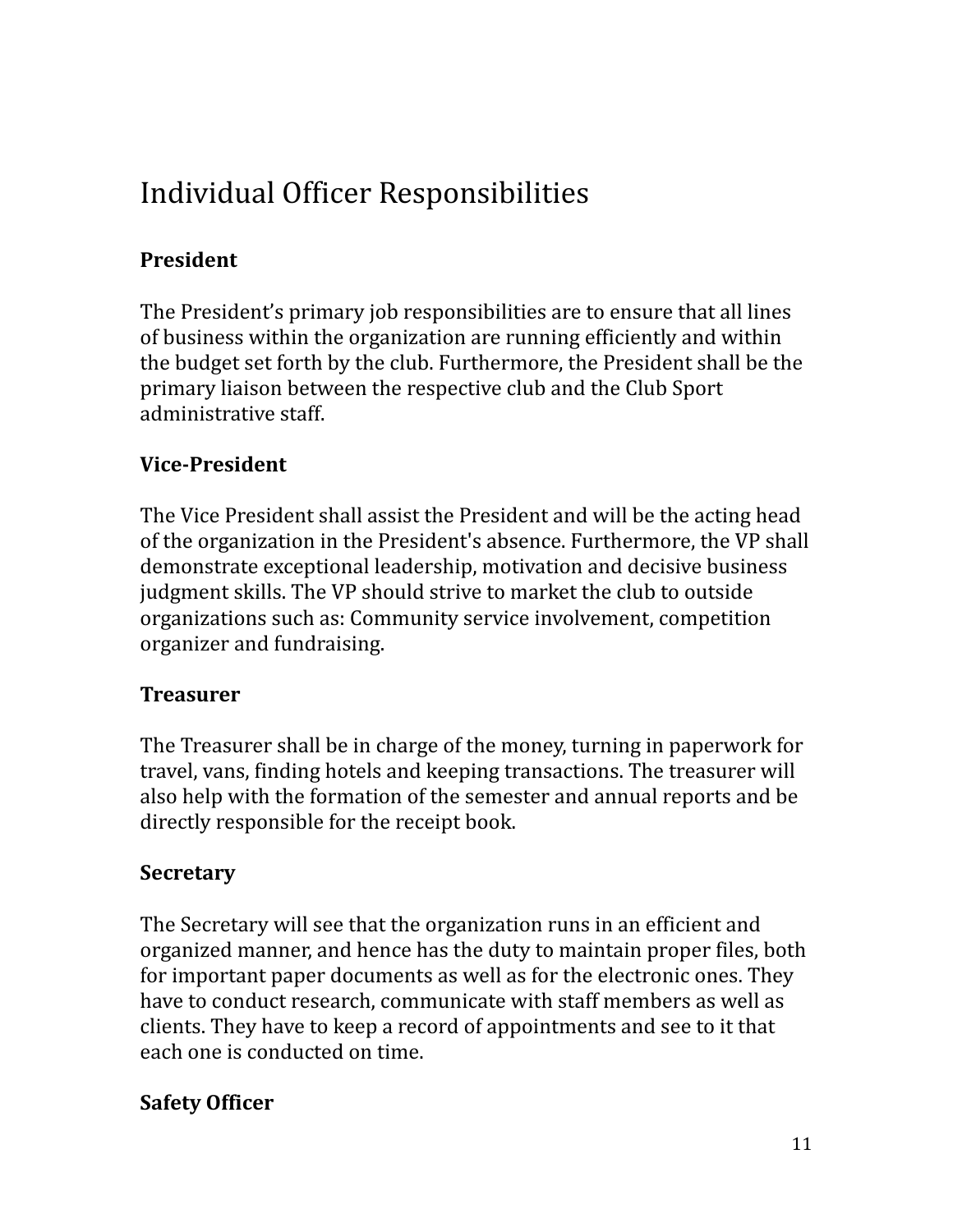The Safety Officer should be one who is CPR, FA, BBP and AED certified. This person should be designated as the individual who identifies risks associated with the club and tries to minimize those risks such as; examining the playing surface before games and practices, checking playing equipment and ensuring proper travel protocols are followed. This person is also an approved driver and should be present at every club function with readily possession of the emergency contact sheet for their respective club; via hard copy or digital access. Furthermore, this person will help with the creation and implementation of the club's individualized Risk Management Plan.

# Club Meetings

Each club sport should follow the basic guidelines, in regard to type and number of meetings, as described in the following:

- 1. There should be a minimum of two business meetings per semester and these should be open to all club members to discuss the pertinent financial status and direction of the club.
- 2. The club advisor should be present at all meetings.
- 3. Club officers should be present at all club meetings.

#### Cub Connect

Orgsync is the University of Central Arkansas primary database for organizations. This is the site where the submitting of club constitution and club roster will take place. All dates of importance to the club should be on the calendar (tournaments, practice, meetings, deadlines, etc.).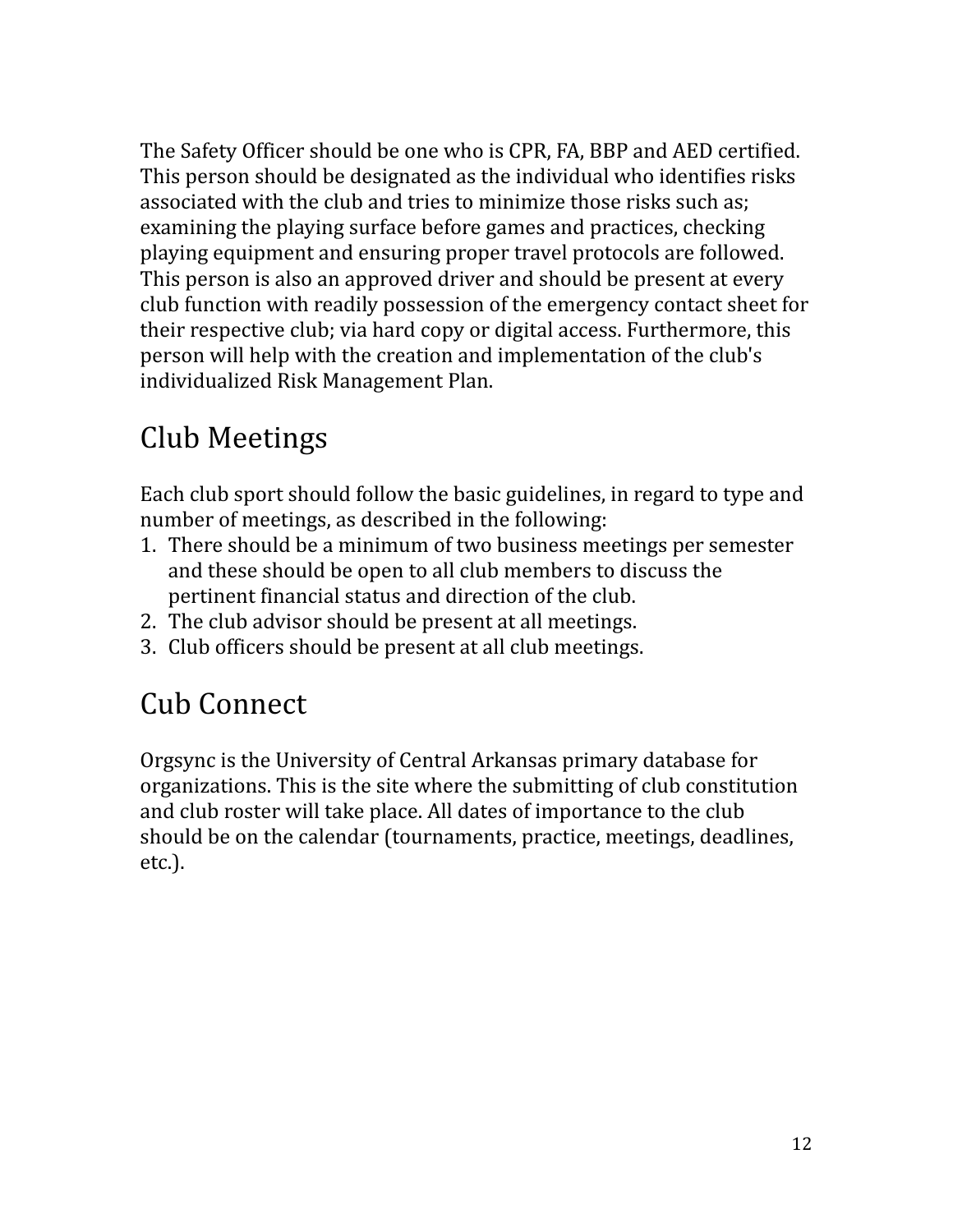## Budget Philosophy

Currently, the Campus Recreation Department provides partial funding for the Club Sports Program. Other avenues for club funding can include fund raising activities, donations, and the Student Government Association. The Student Government Association is an avenue for funding unanticipated or emergency expenses only. SGA expense requests can include post-season activities such as national tournaments; The Director of Club Sports must approve all initial requests for funds.

Funding for the Club Sports Program consists of allocated funds and checking account funds.

Each spring semester, all clubs wishing to receive allocated funding will be required to submit a budget proposal to the Club Sports Council if active and/or the Director of Club Sports. One of the main responsibilities of the Club Sports Council will be to act as a hearing board for the budget allocation process. The Club Sports Council along with the Director will listen to the budget proposal of each club and in conjunction with the compliance form, determine the appropriate allocated funds for each respective club. The Club Sports Staff will help regulate the generation and expenditure of club funds with a degree of financial accountability. The Staff is responsible for ensuring wise and prudent judgment in the acquisition and disposition of club funds, thus aiding in effective administration. While the process may differ in the handling of allocated and checking account funds, the philosophy in the expenditure of these funds will remain the same.

# Budget Guidelines

- 1. Allocated funds represent those funds provided by the Department of Campus Recreation
- 2. Checking Account funds represent all other funds raised by a club: including dues/memberships, fundraising activities and donations.
- 3. All club expenditures for allocated and/or the Club Sports Staff prior to a commitment being given to any individual, business, or vendor must approve checking account funds. Checks on purchase orders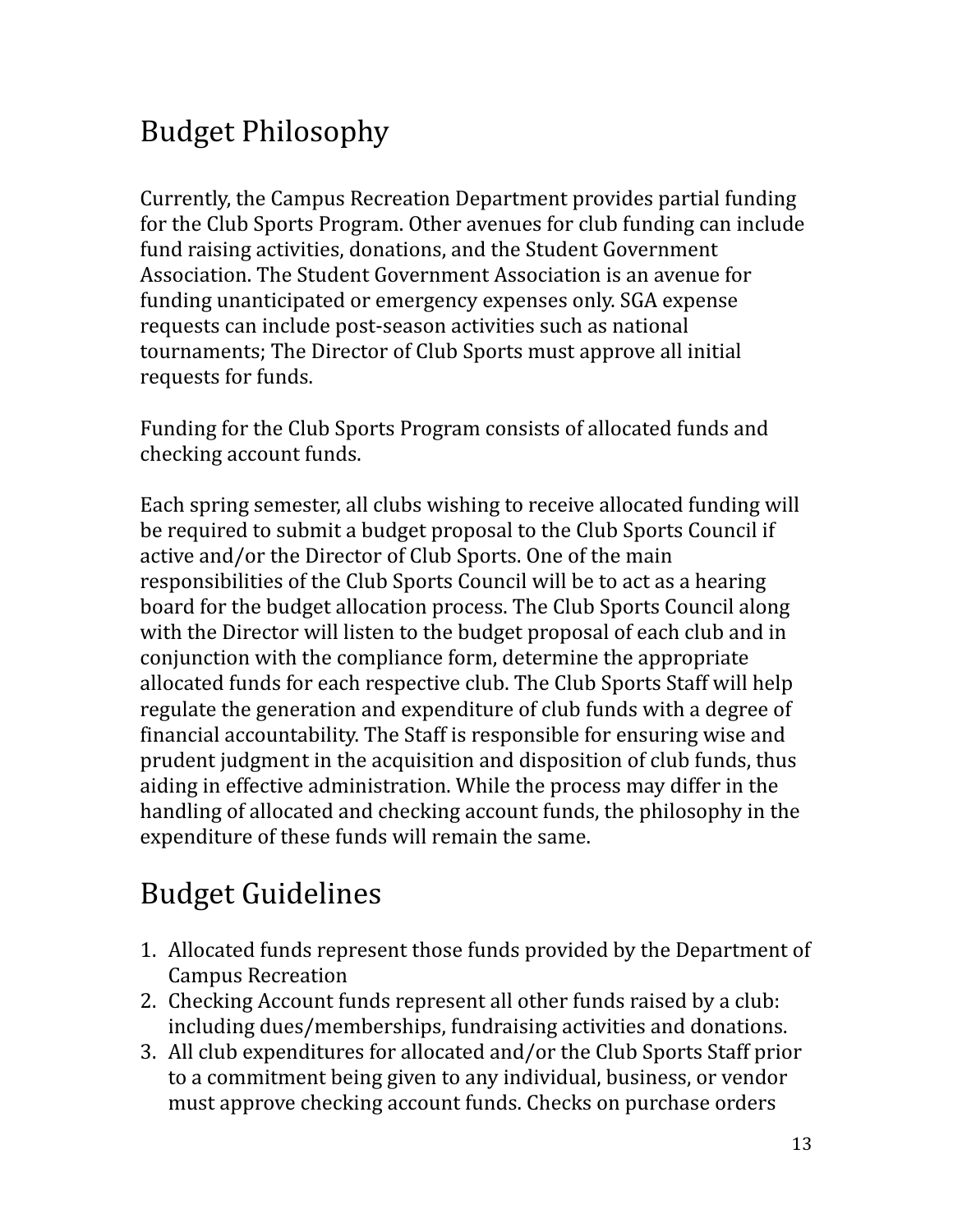must be written prior to making a commitment to a vendor and travel forms must be approved prior to making arrangements to travel in order to receive any reimbursement.

- 4. Allocated funds may be utilized in several forms, at the request of the Club Treasurer and one other officer.
	- a. Purchase Orders/Pro Card Purchases
	- b. Reimbursement for expenditures. The use of allocated funds generally requires approximately two weeks of notice.
- 5. Requests for expenditures of allocated and checking account funds with regard to purchase of supplies, equipment, materials, and contract services will be routinely approved, providing the purchases and procedures comply with state and university policies and law and funding is available.
- 6. Allocated and/or checking account funds can be utilized for the following:
	- a. Travel expenses such as lodging
	- b. Transportation (fuel, vehicle rentals)
	- c. Contracted Services (officials, judges, etc.)
	- d. Equipment/Supplies
	- e. Repairs/Maintenance for equipment/vehicles
	- f. Dues/Fees (club membership, tournament registration)
	- g. Miscellaneous

# Allocated Funds

Budget allocations will be completed on an annual basis. Each club may submit and present a budget for the upcoming school year in the Spring Semester. The Club Sports Council will act as a hearing board for the budget allocation process. The CSC along with the Director will listen to the budget proposals of each club and in conjunction with the compliance form, determine the appropriate allocated funds for each respective club. The CSC and the Director will each make two separate proposals for the overall allocation (CSC members must abstain from discussion or voting on any issue involving their club.) The CSC recommendation will count for 50% and the Direction decision will count for 50%. All parties will compare the budgets and ultimately the Director will give the final decision for allocations.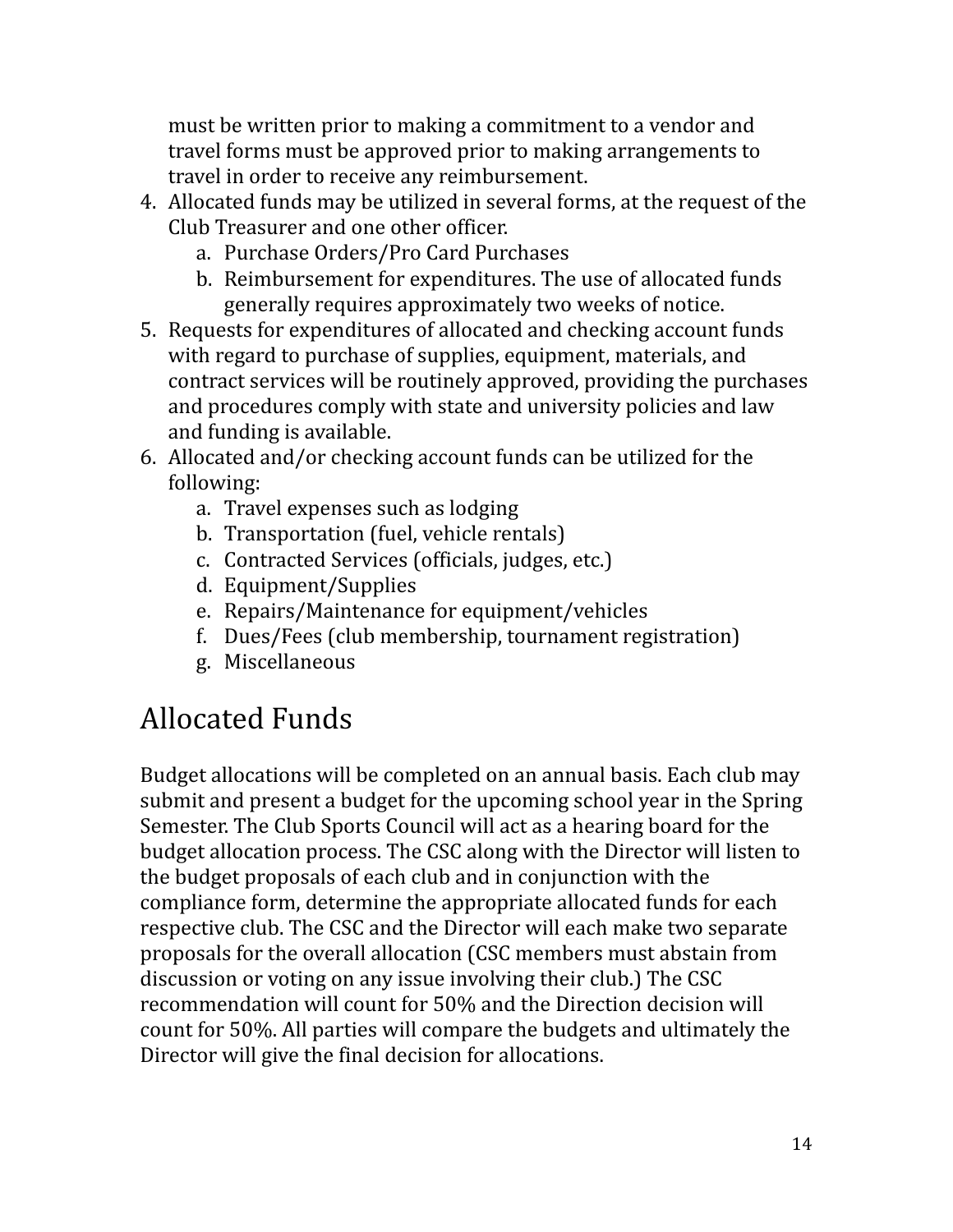- 1. Each club is required to generate a certain percentage of their declared needs as indicated in the budget request. The compliance form will determine the estimated percentage of funding each club will receive. If a club does not need to utilize their allocated budget they are still required to generate the certain percentage designated to them at the end of the allocation process. Failure to raise the appropriate funding in the allocated time will affect the subsequent year's allocation.
- 2. All groups must have completed the club sport affiliation process prior to receiving any allocated funds.
- 3. Allocated funds are granted each year based on several factors including:
	- a. Compliance Completion
	- b. Budget Proposal
	- c. Goals and Objectives
- 4. Additional funding can be petitioned for sectional, regional, and national competition.

# Procedures For Utilizing Allocated Funds

- 1. A Request for Funds Form must be completed with the signature of the Club Treasurer and one other officer.
- 2. Official estimates/quotes and recommended vendors are required for all purchases, along with a description of the intended purchase. In the case of travel arrangements, a complete Travel Request Form with accompanying information is required. Federal IDs are required for all vendors.
- 3. A purchase order is requested (could take 2-4 weeks, longer for some equipment orders) or a check is issued (could take 2-4 weeks, longer for some equipment). Proper authorization and documentation of purchases are always required.
- 4. The University Pro Card may be used for approved purchases.
- 5. Receipts are required for travel reimbursements
- 6. Campus Recreation Club Sports staff prior to ordering or commitment of a vendor must approve all purchases.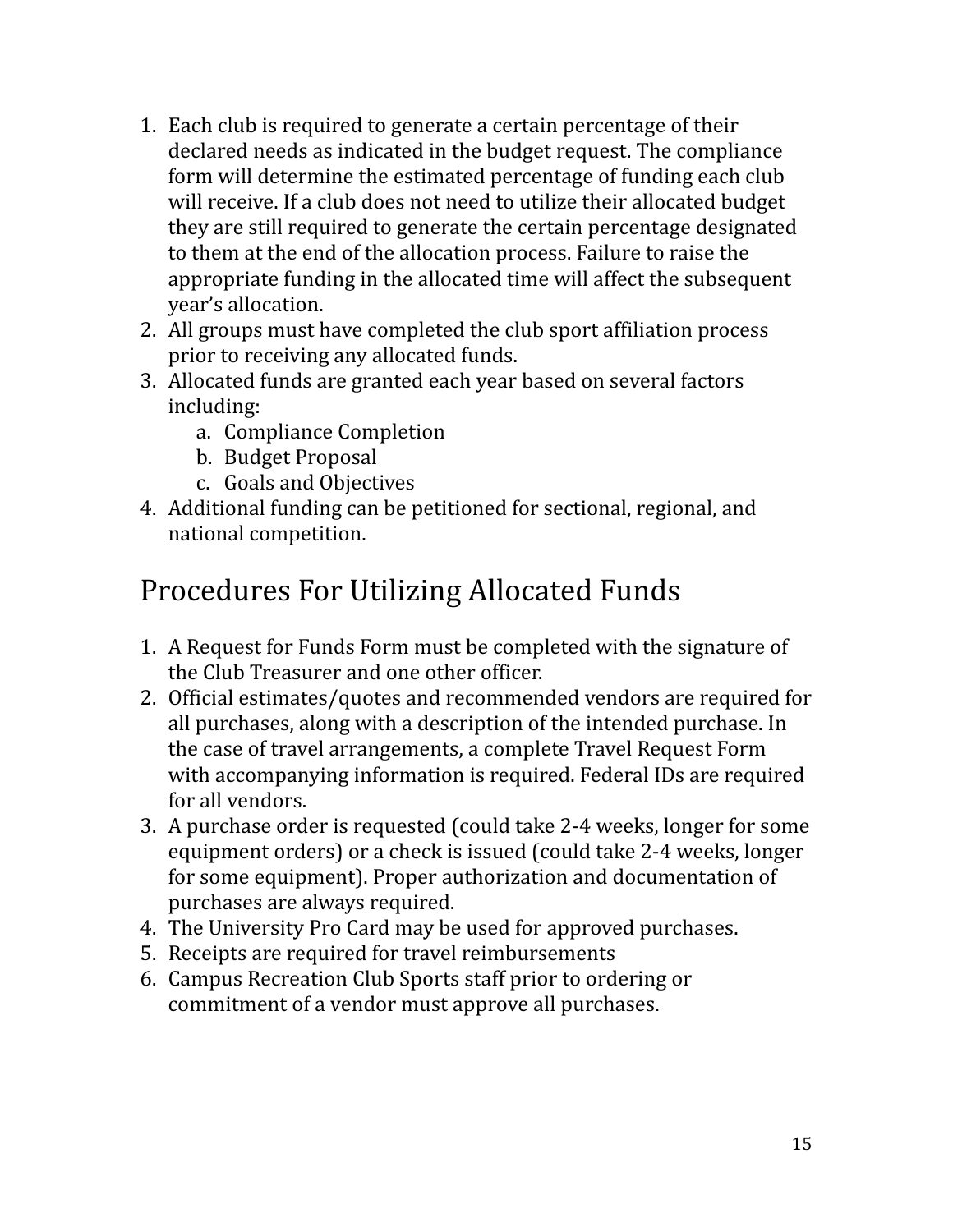# Allocation Process

A percentage of points earned will be used to break clubs in three tiers.

- 1. Top Tier
	- a. Will receive the most % of what they request
- 2. Middle Tier
	- a. Will receive % less than the top tier but higher than the bottom tier
- 3. Bottom Tier
	- a. Will receive the least amount
		- i. Will not be eligible for postseason support from Campus Recreation
		- ii. Allocation can either be lowered or kept the same

# Checking Account Funds

All Checking Account matters should be handled internally within the club. If there is a question regarding the clubs checking account it should be addressed to the officers, advisor and then to the Director of Club Sports.

#### Minors

Club members who are under the age of 17 must have their parents or guardian's sign the waivers. Once the underage club member turns 18 they will need to complete a new waiver and submit. Again, waivers must be completed before a student can take part in any club activity.

#### Insurance

Risk for injury is greater for club sports athletes, therefore all members are highly recommended to maintain personal health insurance. This can be obtained in a variety of ways, but Club Sports and the University of Central Arkansas does not provide insurance for individual students or club teams.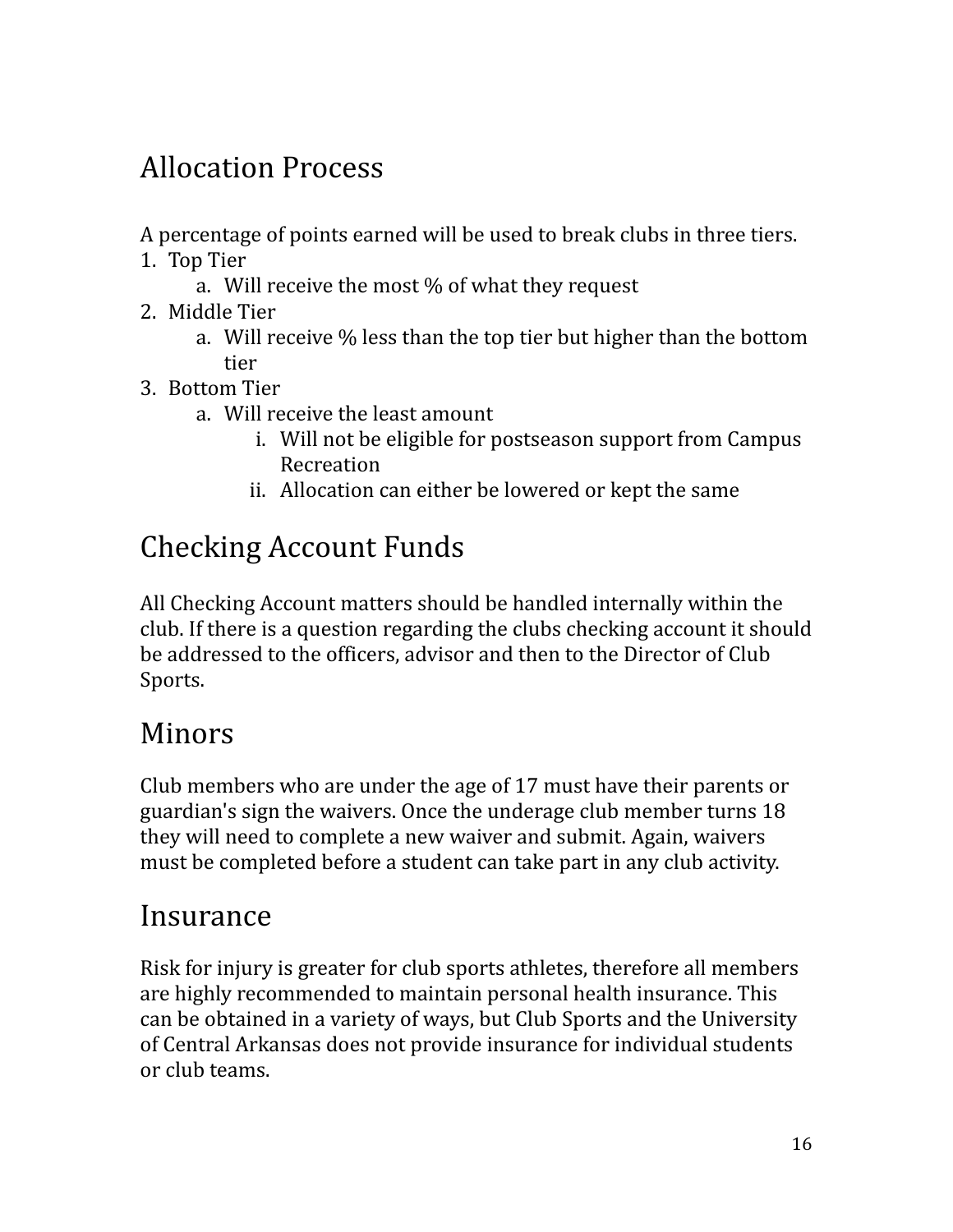# Health/Safety/Medical Insurance

Health professionals require that all participants complete a physical exam or have a doctor's approval prior to beginning any exercise program. Participants in any Club Sports Program activity must carry valid health insurance coverage. Participants are fully responsible for any and all medical expenses that may be incurred as a result of participation in club sport activities.

### Physicals

Every Club Sports participant that will practice with a club is required to have a physical done before they're eligible to practice with their desired club. Physicals must be done in the fall semester of every Academic year. You can make an individual appointment at the UCA Health Clinic. Once a physical has been done, a copy or form showing it has been done will need to be given to the Club Sports Office.

## Hazing

Club sport organizations and club organization participants may not engage in hazing activities. Hazing is defined as any action or situation that recklessly or intentionally endangers the mental or physical health or safety of a student or that willfully destroys or removes public or private property for the purpose of initiation or admission into or affiliation with, or as a condition for continued membership in any recognized student organization. For more information about hazing check your student handbook for more information.

# Alcohol/Drugs

Consumption of alcohol is prohibited during all Club Sport Program activities, including the activities of individual club sport organizations, regardless of the age of the participants. Non-prescribed drugs, performance enhancing drugs, or any other substances that might be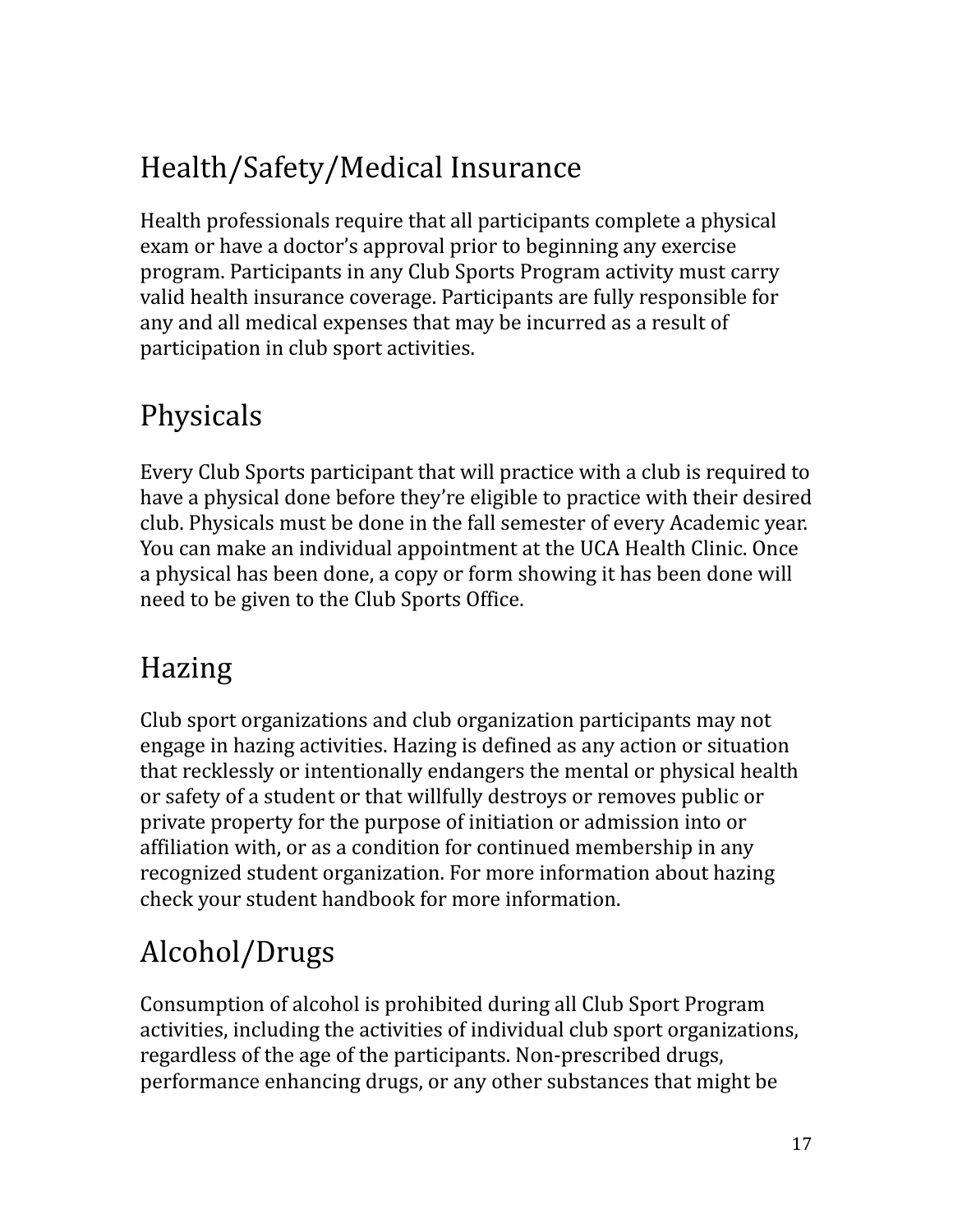dangerous or detrimental to the participant's health, or performance as a member of this organization are also prohibited.

# General Club Guidelines

All Club Sport Program participants have an obligation to refrain from actions and behaviors that may jeopardize them or other Club Sports Program participants. The Club Sports Program reserves the right to remove participants from the program for actions/behaviors that are deemed dangerous to them and/or other Club Sports Program participants. The conduct of clubs and individual club participants shall be in compliance with all University of Central Arkansas rules and regulations, including University codes of conduct and the University Off-Campus Misconduct Policy.

# Student Conduct Policy

The basic concept underlying the University's standard of conduct is that students, by enrolling in the University, assume an obligation to conduct themselves and their organizations in a manner compatible with the University's function as an educational institution. Individuals must always act in ways, which do not detract from the reputation of the University. This includes behavior in game situations and particularly with game officials. Misuse of equipment and facilities (including not using reserved space and/or neglect in following facility use procedures, i.e., leaving debris or equipment in a facility) as well as inappropriate conduct and actions while participating in any club sports related activity will jeopardize the club's continued status as a member of the Club Sports program.

# Disciplinary

Violation of or non-compliance with University policies, campus regulations, Club Sports program policies and/or standards of conduct may result in individual or club disciplinary action and/or revocation of Club Sports program recognition and membership. The discipline process has been developed to assist club leaders in addressing issues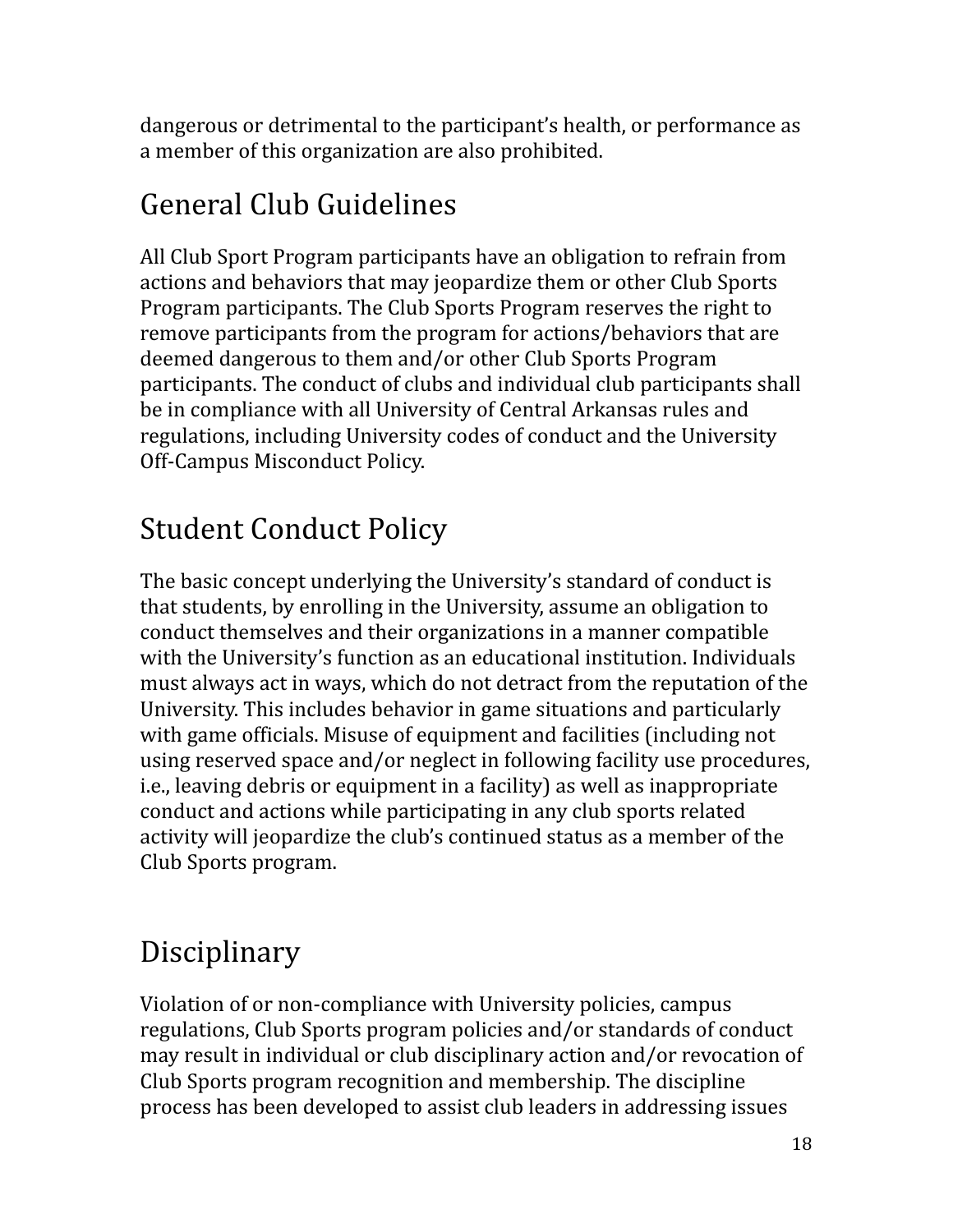that may cause problems for the club, the Club Sports program, and the University.

### Minor Violation

If the offense violates a minor policy or is the club's or an individual's first offense during the current academic year and the club is not currently on probation from any previous year violations, the following steps are taken.

- 1. The Club President and all other club officers are notified in writing of the policy violation and the disciplinary action that is being considered.
- 2. Club representatives and/or the club members involved have the opportunity to respond to the Club Sports Administrator within 72 hours of the complaint.
- 3. After hearing the circumstances surrounding the incident, the Club Sports Administrator with input from the Club Sports Executive Board will make a decision regarding a course of action and disciplinary decision.
- 4. The Club Sports Administrators or the Club Sports Executive Board President will notify the club president of the disciplinary action taken against the club and/or individual.
- 5. If no Executive Board has been made all disciplinary issues will be taken to the Director of Club Sports, Associate Director, and Direct of Campus Recreation.

# Major Offenses and/or Major Violation

If multiple offenses occur of an individual or club commits a major policy violation, the individual or club will be summoned to appear before the Club Sports Executive Board and the following steps are taken:

1. The Club President and all other club officers are notified in writing of the policy violation and the disciplinary action that is being considered.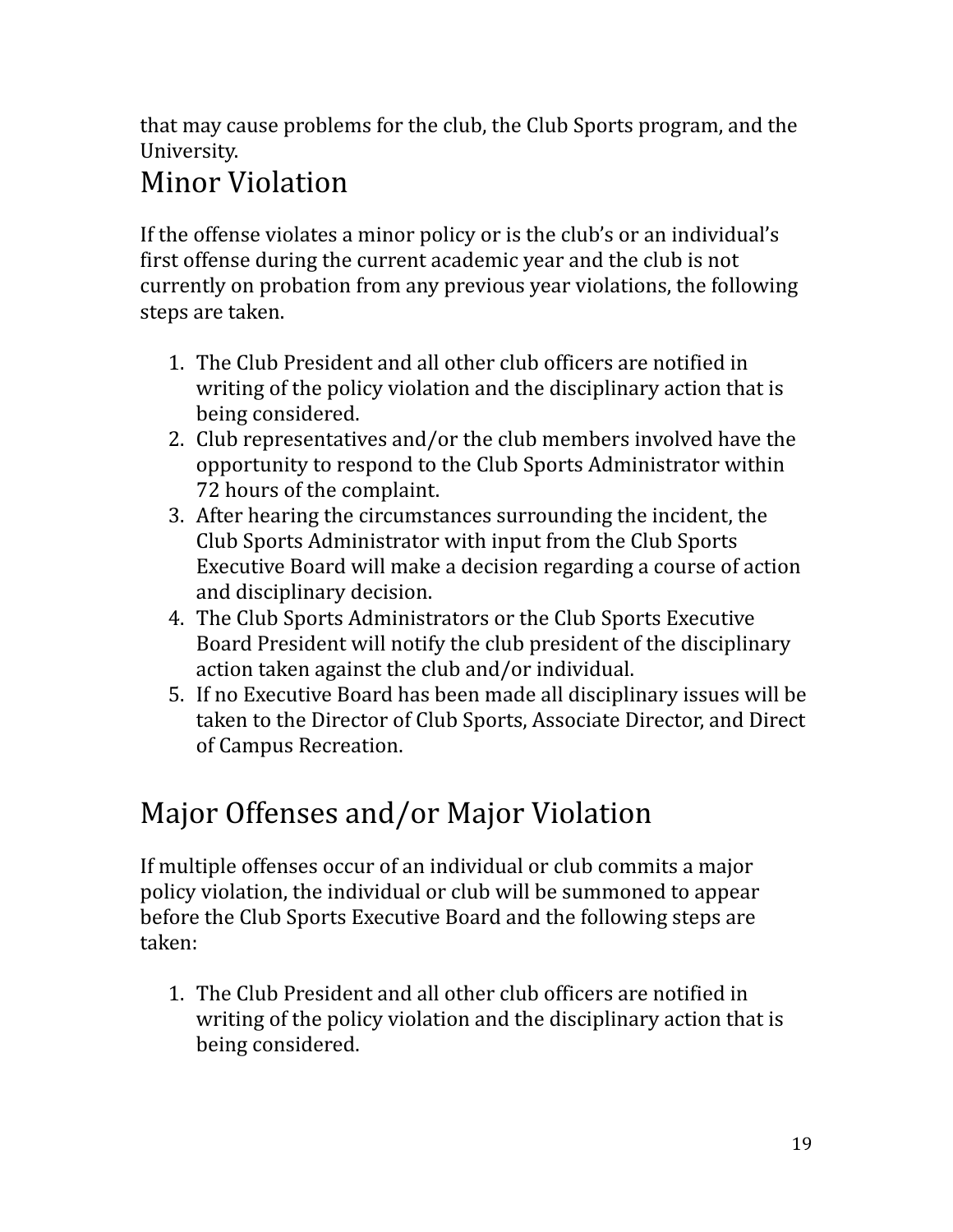- 2. The Club Representative and/or the club member involved have the opportunity to respond to the Club Sports Administration within 72 hours of the complaint.
- 3. The Club Sports Program and/or additional University officials will investigate the complaint.
- 4. A formal proceeding will be scheduled with the Club Sports Executive Board and the alleged club and/or individual. It will be conducted using the following format:
	- a. Summary of Circumstances:
		- i. Background, details of the investigation, issue to be presented to the Club Sports Executive Board
		- ii. Presentation of investigation results by the Club Sports Program
		- iii. Opportunity to respond to charges by club and/or individual
		- iv. Presentation of findings by the Club Sports Executive Board
		- v. Club Sports program recommendations for action
		- vi. Presentation of action taken by the Club Sports Executive Board

#### Possible disciplinary actions that can be served to offending clubs and/or individuals

- A probationary period
- Assigned a community service project
- Forfeiture of University funding
- Forfeiture of University facility reservations
- Forfeiture of future competition
- Forfeiture of Club Sports recognition and membership
- Any other additional University disciplinary actions deemed necessary and appropriate
- If a club does not meet the compliance expectations, they may be put on probation or dismissed from the Club Sports Program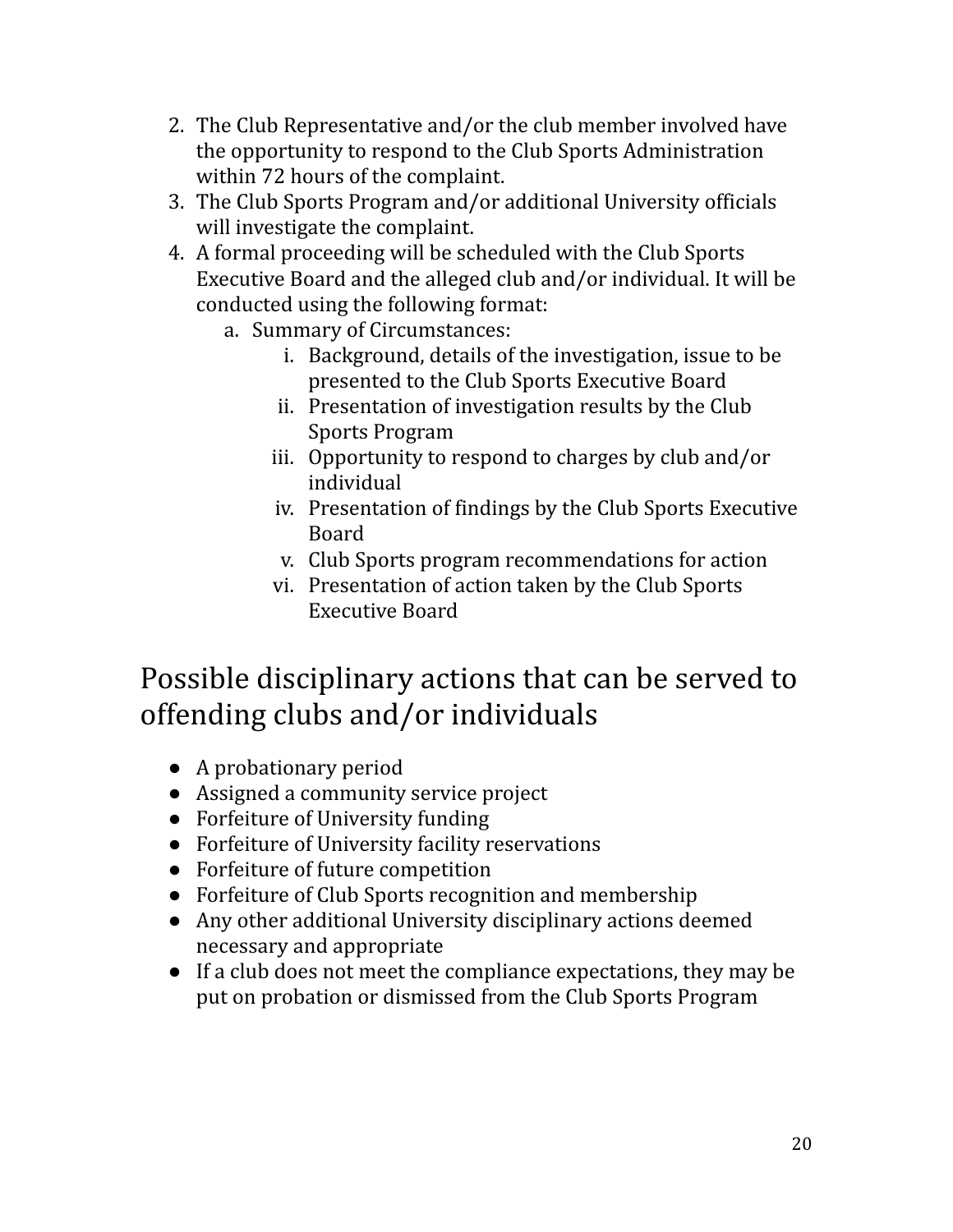# Appeals

All appeals must be submitted to the Club Sports Office via email within 3 business days of the initial sanction. Once the appeal has been received, the appeal will be given to the Director of Campus Recreation and make a decision on the matter within 2 weeks of the official appeal. During the appeal, the sanctions that were originally put in place will be active for the offending party.

#### Advisor

Each club sport is required to select an advisor who is a full-time Faculty or Staff at the University of Central Arkansas. The Club Sports Administrators cannot serve as an individual's club advisor. The role and responsibilities of the advisor are described as the following:

- The advisor is encouraged to work closely with the officers and to offer input into the club's decision-making processes, but he/she should not assume a leadership role in the organization.
- The advisor lends his/her experience, judgment, and knowledge and assists the officers and members in the development of the club.
- The advisor helps maintain continuity in club programming and provides knowledge and a historical context of University policies and procedures.
- The advisor is encouraged to attend club meetings and functions and be able to counsel club leaders and members.

# Coaches/Instructors

The coach/instructor shall be aware of and follow all University and Departmental procedures relative to the club sport program. The officers should schedule an appointment with the Director of Club Sports to cover these procedures.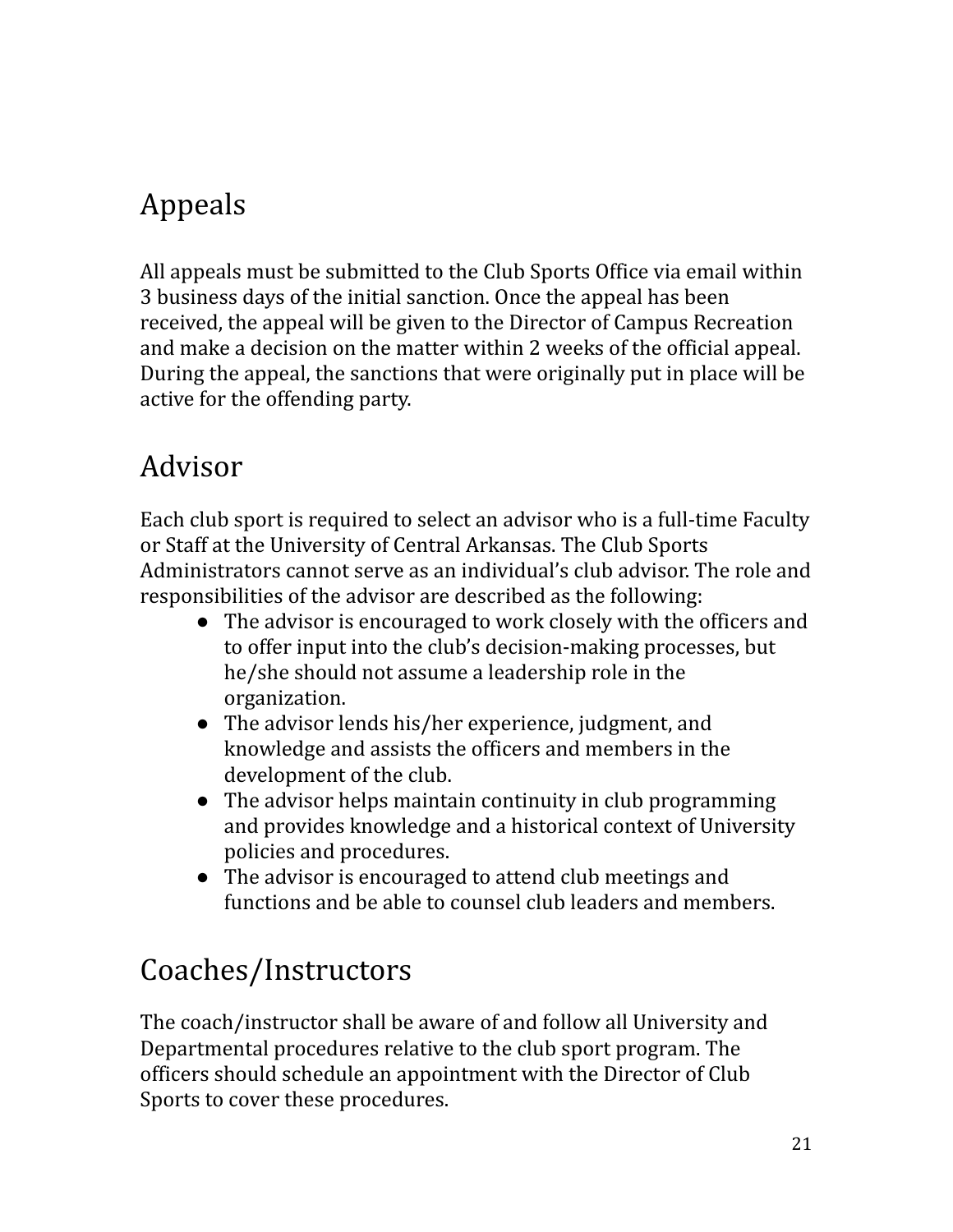The coach/instructor should restrict his/her contributions to coaching and should refrain from activities involved in the club's management. A club sport is first and foremost a student organization. The philosophy, and key, to success of the Club Sports Program has been the continued emphasis placed on student leadership and participation. Therefore, matters involving the management of the club must be left to the student members. The student leaders, not the coach, must serve as the liaison between the club sport and the Director of Club Sports.

#### Travel

Any Club traveling out of the Conway area is required to fill out a travel request form prior to their travel dates. Failure to do this could result in punishment or other disciplinary actions. For the travel registration form please check <https://uca.campuslabs.com/engage/forms>. Group travel reimbursement Forms can be found on the UCA website [http://uca.edu/financialaccounting/travel/.](http://uca.edu/financialaccounting/travel/) For any more questions please contact the club sports office.

#### **Travel Request Payment of Hotel/Motel Accommodation**

- 1. Purchase Order hard copy (paper) agreement between the university and the vendor guaranteeing the university's responsibility for products or services in strict agreement with the terms printed on the purchase order. Purchase orders must be initiated a minimum of two weeks in advance of need. Goods/services cannot be ordered or received prior to the issue of a purchase order if the purchase order is the intended method of payment.
- 2. Travel Request a fully prepared Travel Request packet consists of the completed and signed Travel Request form, a roster indicating who will be traveling and a professionally prepared advertisement/flyer or official e-mail showing where, when, cost, and other information relative to the activity. This packet must be acknowledged and approved by the Director before travel is allowed. It is recommended that the packet be initiated a minimum of two weeks in advance in order for all aspects to be approved. When a purchase order is utilized as payment for rooms, only one Travel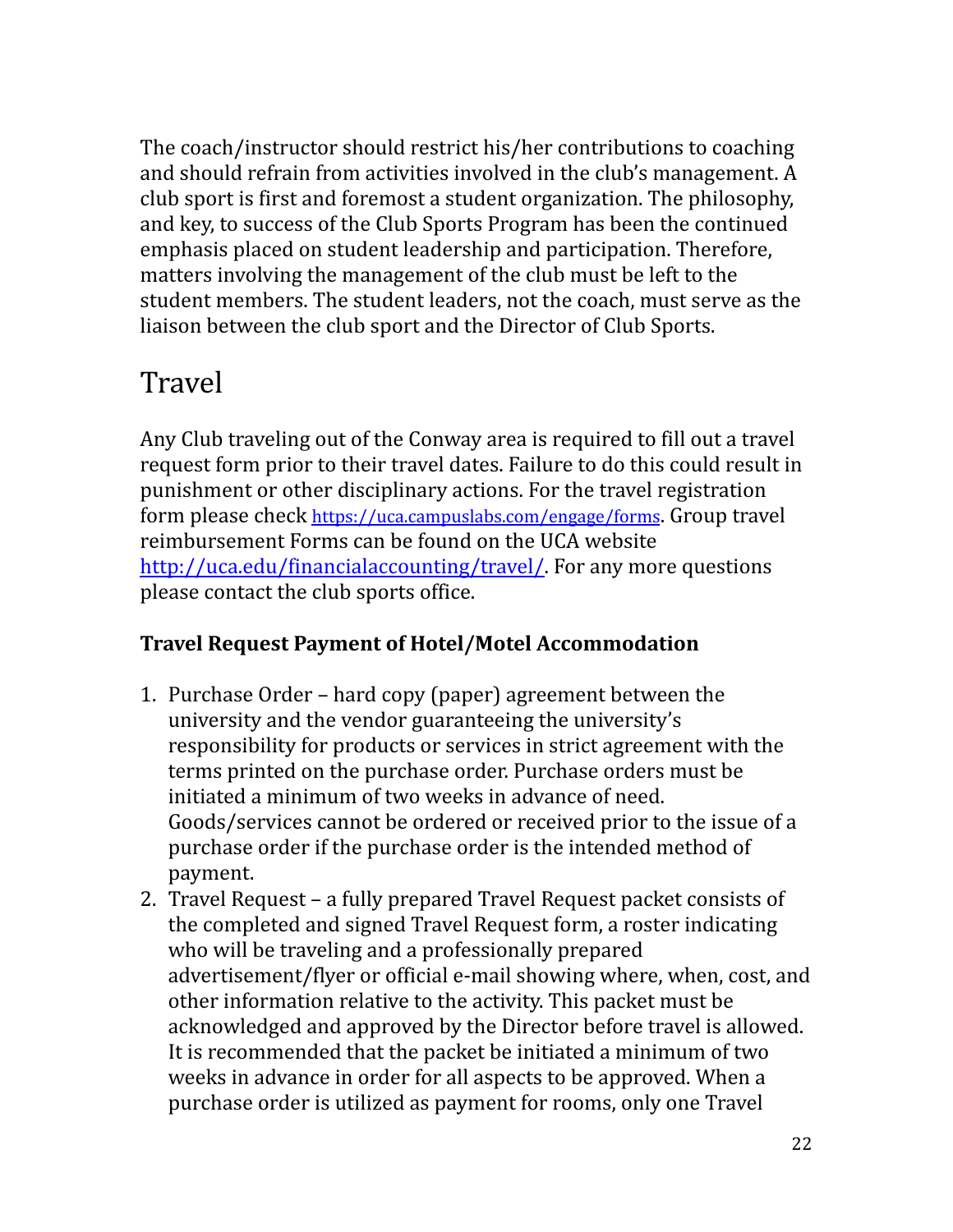Request and accompanying documentation will be required for multiple rooms. When students are being reimbursed, each person being reimbursed must submit a Travel Request packet including the individual's banner ID. Individuals that wish to represent their respective Club Sport and travel as a single entity must have the support from their club officers when representing the Club and the University of Central Arkansas.

All travel request forms must be submitted 2 weeks before the event takes place. Failure to do so will result in a denied request.

# Obtaining Purchase Orders

Purchase orders are a preferred payment method for hotel/motel accommodations. Students are encouraged to contact the hotel/motel of their choice (based on location and cost) and to get the following information:

- 1. Will the vendor accept a purchase order from the university? (Hint: ask for Sales/Business Manager)
	- a. If they are not a vendor please have them fill out the following form

[http://uca.edu/purchasing/files/2018/04/Vendor-Registratio](http://uca.edu/purchasing/files/2018/04/Vendor-Registration-Form-Rev.-4.18.pdf) [n-Form-Rev.-4.18.pdf](http://uca.edu/purchasing/files/2018/04/Vendor-Registration-Form-Rev.-4.18.pdf)

- 2. What is the room rate, tax rate and total cost of each individual room?
- 3. What is the total cost for the requested number of rooms for the nights needed?
- 4. What is the confirmation number for the requested rooms?
- 5. What is the business name, address, fax number and phone number of the hotel?
- 6. With whom are you talking? Get the first and last name of the contact person on the purchase order.
- 7. What is the federal ID# for the hotel?

#### Entry Fees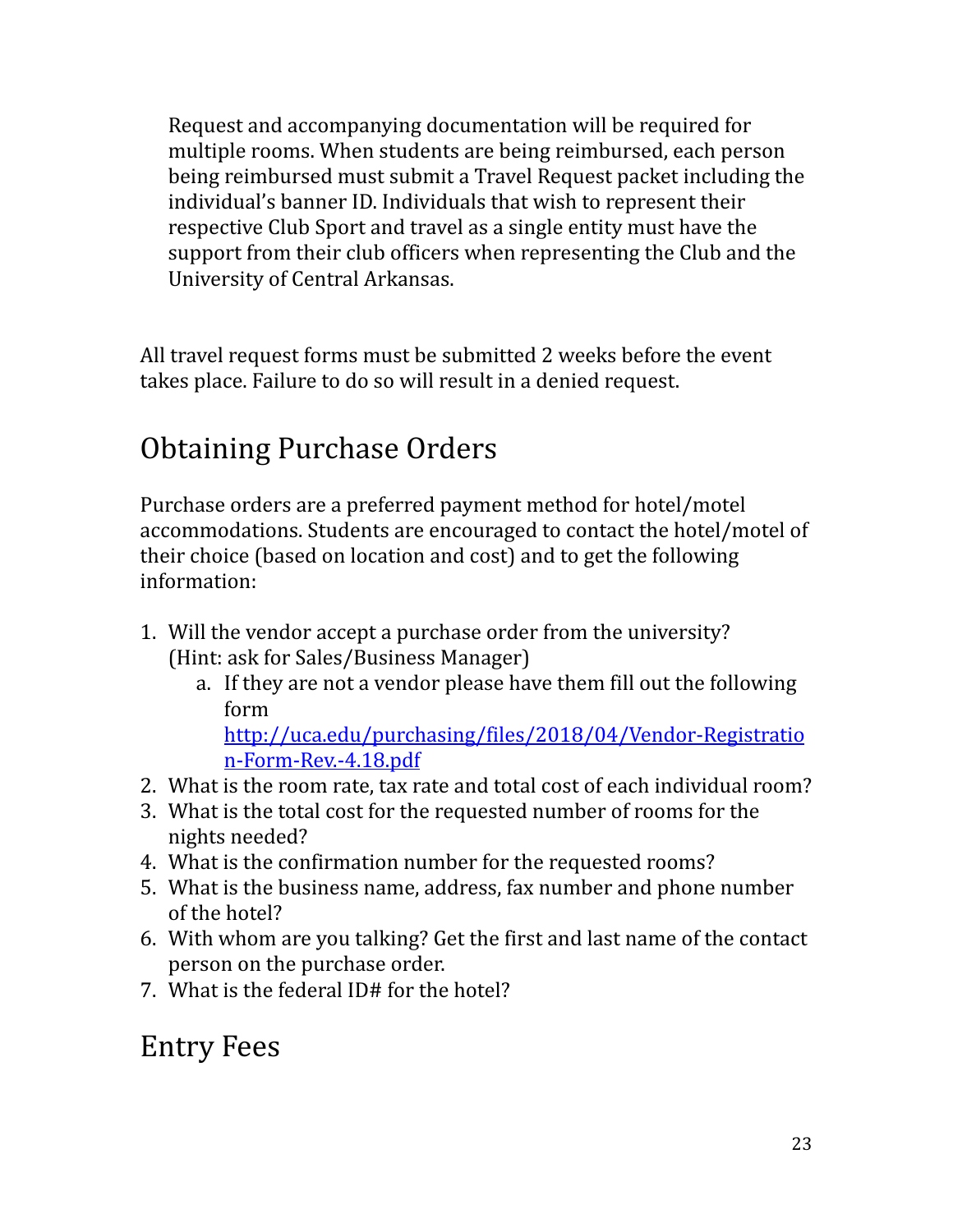Entry fees can be paid in advance via check or by using the Direct Payment process, which allows checks to be sent directly to the tournament director or organization.

For entry fee payments you must submit:

- 1. Tournament flyer with all information i.e. where, when, cost, etc.
- 2. List of participants and banner #'s (roster)
- 3. University requisition form and request for funds form
- 4. Special travel request form

Entry Fees will not be paid unless all paperwork has been completed and submitted two weeks before the event takes place. Failure to do so will result in no payment.

### Sponsors

Club Sports may secure a sponsor to help with fundraising under the following guidelines:

- 1. All sponsorship proposals must have prior approval of the Campus Recreation Department.
- 2. The following means of sponsorships may be approved:
	- a. Contact with non-alcohol/tobacco companies such as sports-related businesses, eateries or neutral entities that would not reflect negatively upon the University.
	- b. Exchange of goods/gift certificates in exchange for major event sponsorship.
- 3. Members of the club should be the only people seeking sponsorship. The club should make it clear to the sponsor that this is a student-run organization.

## Equipment Responsibility

The responsibility for the purchase and maintenance of the equipment for a specific sport lies with the club. Individual members of the club must purchase personal equipment. The following guidelines must be adhered to in relation to club sport equipment.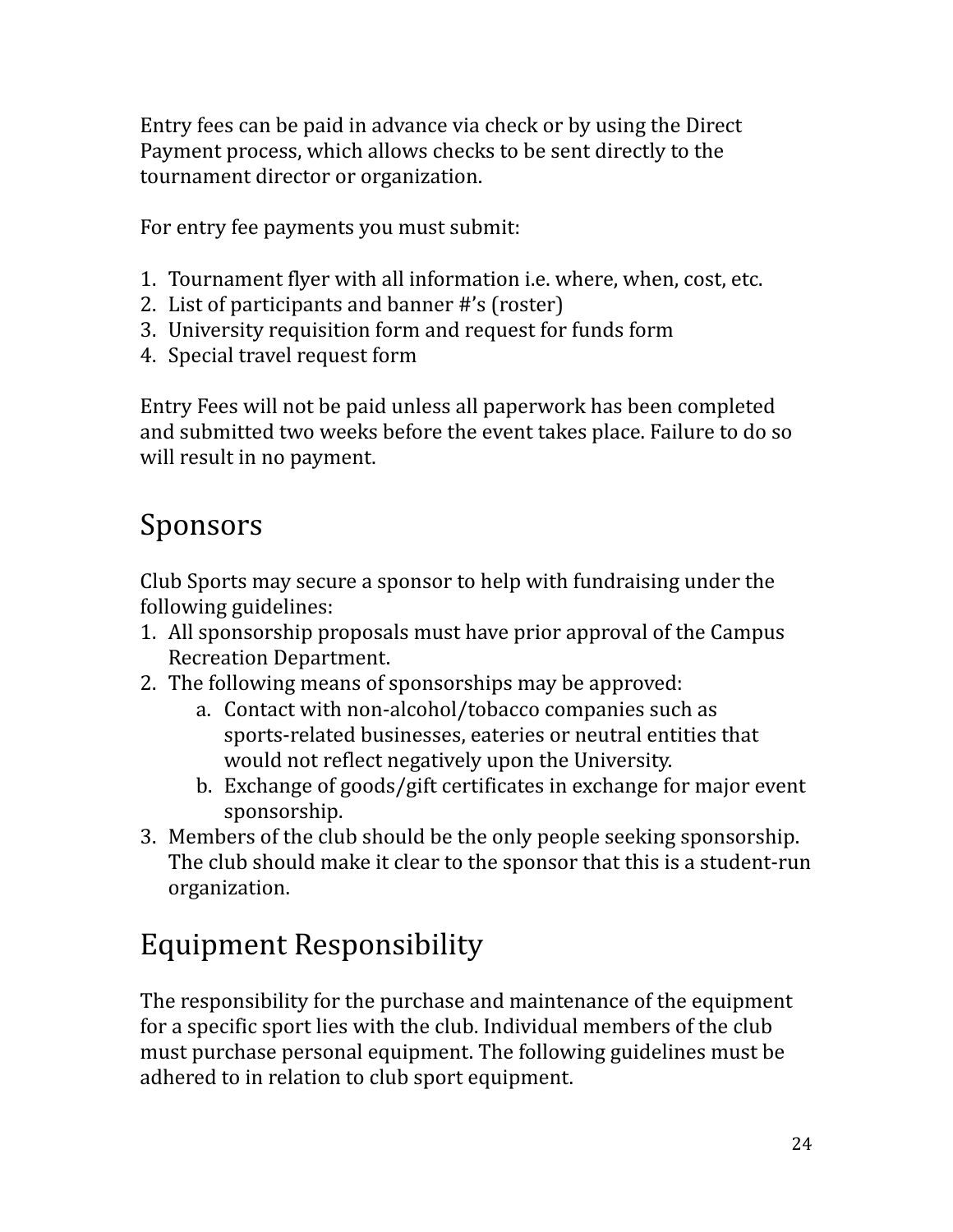# Purchase of Equipment

- 1. All equipment purchased with allocated funds becomes the property of the University of Central Arkansas and the Department of Campus Recreation. This equipment is subject to inspection at any time by the Director.
- 2. The Director of Club Sports will assist clubs in the purchase of equipment.
- 3. Approved equipment expenditures will be charged to the clubs allocated budget.
- 4. Equipment that is purchased with funds belonging to the club can be used accordingly; however, the equipment will be considered and treated as property of the Club Sports Program. The equipment will be the responsibility of the club. A period of at least six weeks should be allowed for the total purchase process.
- 5. Purchase Procedure
	- a. Submit a purchase request form to a member of the Club Sports Staff for approval.
	- b. The Campus Recreation Office will order the equipment by procard or submit a requisition for a purchase order.
	- c. Upon arrival of the equipment, funds will be deducted from the club's allocated budget and equipment will be stored and checked out by the Club Sports Staff. When using checking account funds to purchase equipment, either a check will be sent with the purchase request or a check will be issued once the equipment is received and an invoice is presented.

#### Storage of Equipment

- 1. Each club sport is responsible for all equipment purchased by that club and for any equipment assigned to the club.
- 2. All equipment purchased with allocated funds must be stored on campus when not being utilized by the individual clubs with the exception of items such as: jerseys, balls and everyday practice equipment. These items may be checked out on a semester-by-semester basis.

Inventory of Equipment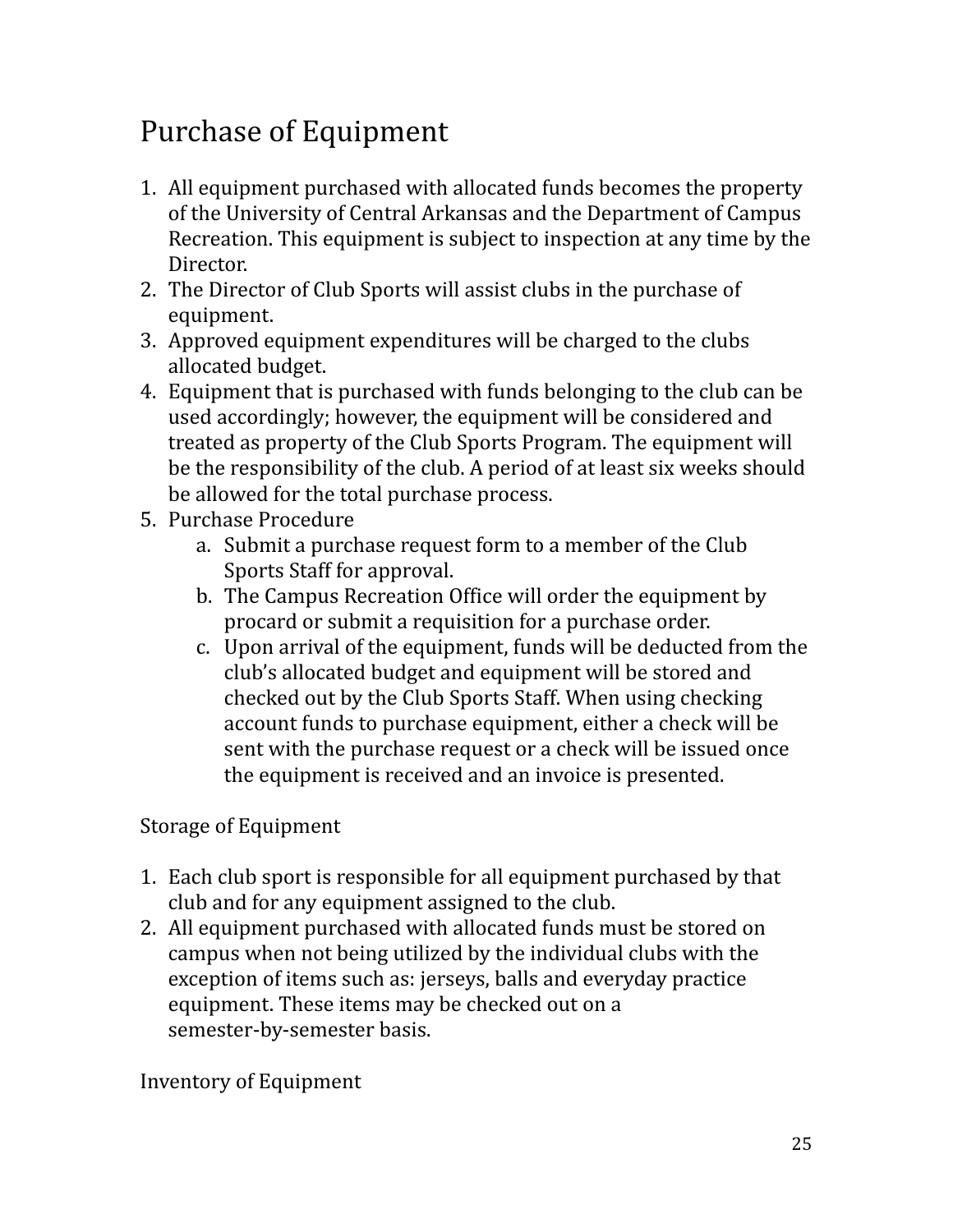- 1. Each club must maintain all equipment and supplies in accordance with the rules and regulations of the University of Central Arkansas and the Department of Campus Recreation.
- 2. Each club is responsible for returning a signed copy of their club's current inventory listing provided by the main office at the beginning of each semester and at the request of the Club Sports staff. The inventory list should have an explanation for any missing inventory and a listing of any new inventory.
- 3. It is recommended that each club have an Equipment Manager responsible for checkout, maintenance, inventory, and return of all club equipment.
- 4. All equipment that is purchased by a club must be shipped to the Campus Recreation main office and marked and put in inventory. Any equipment that has been damaged or will no longer be used should be returned to the Campus Recreation Department. The equipment cannot be thrown away and should be surplused by Campus Recreation.
- 5. Each club must return all equipment, which was purchased with allocated funds, by the last day of finals week of the spring semester.

Club equipment must meet all standards as established by Club Sports leagues, conferences and/or regional, state and national organizations in which the club is affiliated.

- Equipment should be inspected routinely for safe operation by the Club Sports Office
- Each club should develop and follow a preventative maintenance plan for equipment.
- Obsolete, broken or unsafe equipment should be properly disposed of.
- Safety equipment should be required for activities that have know hazards

# Individual Responsibility

Individuals will be responsible for all equipment directly checked out to them. Records will be tagged in the event of equipment not being returned in a timely fashion or if equipment is lost, stolen, or damaged. Ex: The club president checks out team jerseys – the president will be responsible for each jersey that is not returned.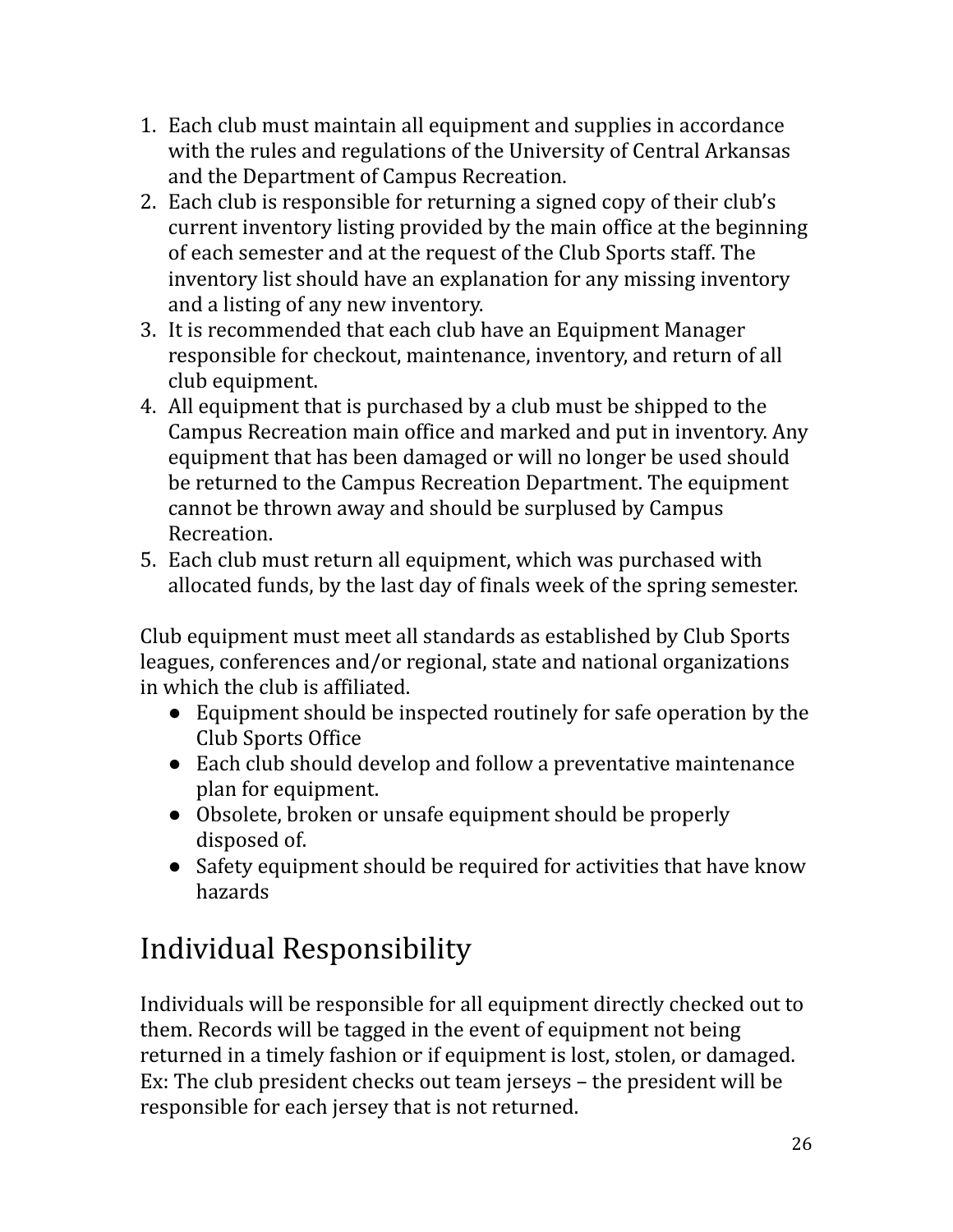# Club Sports Council

#### **Purpose**

The purpose of the Club Sports Council (CSC) is two fold: to provide representation for club sports officers and members in matters pertinent to the Club Sports program and to serve an advisory role to the Director of Club Sports. The Council consists of six student members. A member of the Campus Recreation staff and the Director of Campus Recreation will also serve as advisory roles.

#### **Duties**

The duties of the CSC will include but not be limited to the following:

- Develop and/or evaluate new existing policies, guidelines, and functions of Club Sports.
- Review/make recommendations for the Club Sports allocate and national contingency funds.
- Conduct disciplinary hearings as needed.
- Review and make recommendations on request for student organizations requesting affiliation with Club Sports.
- Foster relationships with Student Government and other registered student organizations on campus.
- Accept responsibilities as assigned by the Club Sports Office.

#### **Nominations**

Nominations for CSC positions will be taken during the spring semester. The nomination forms may be acquired at the Club Sports Office. All nominations will be read aloud and voted upon at the last meeting of the spring semester. The next academic year Club Sports Council team will be announced once the positions have been approved or as positions open throughout the year.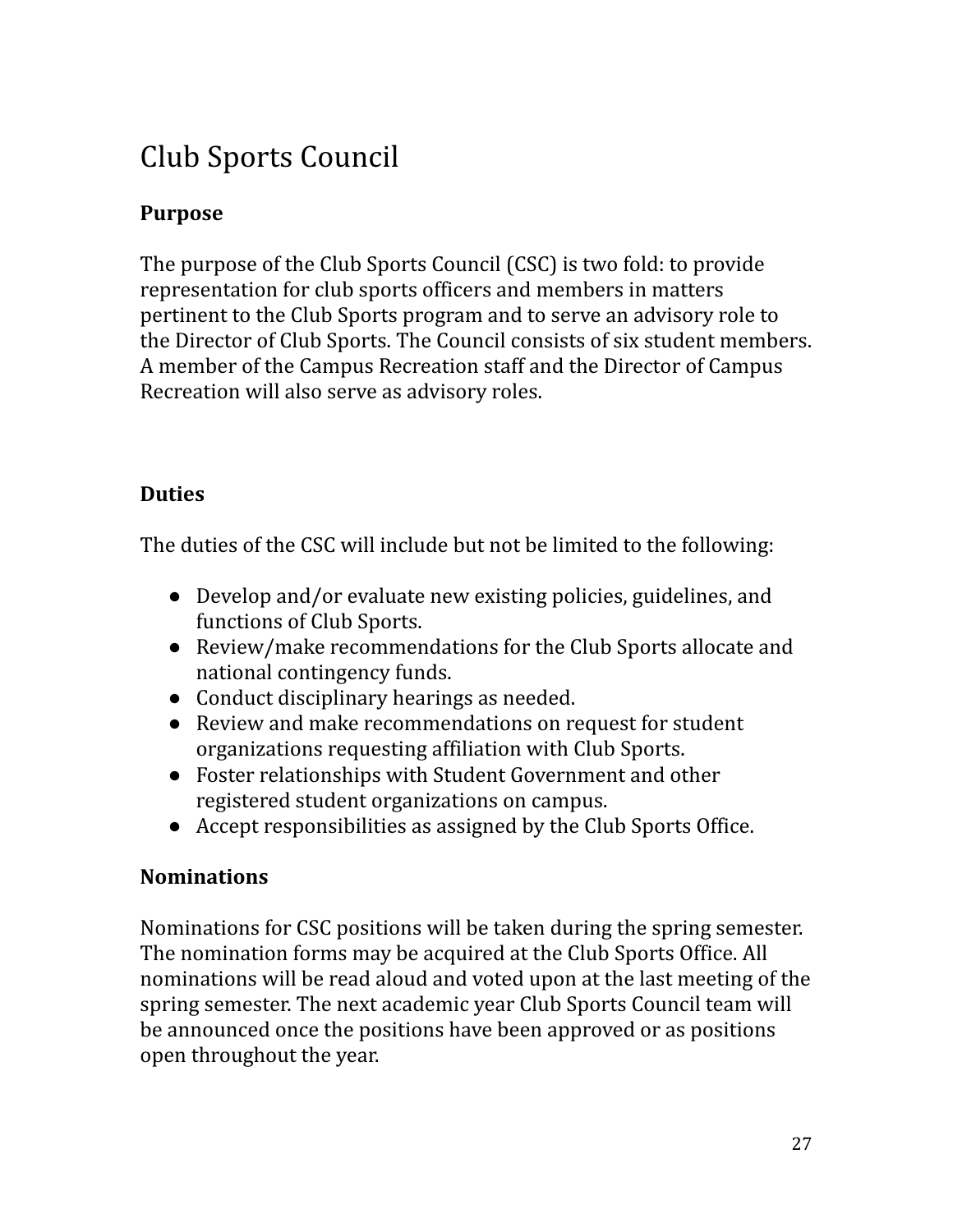## Marketing

Publicity/promotions are the responsibility of each club; however the Club Sports Office must approve all publicity/promotional efforts prior to distribution. The Campus Recreation Marketing Department can assist in publicity/promotions. A meeting will need to be held with the Club Sports Office to get the information and details of the event and/or purpose of the publicity/promotion a certain club needs. Once the information is given the Club Sports Office will get the information to the Marketing Department. Once the Marketing Department is finished the Club Sports Office will approve and send it to the desired club. If the club is not happy with the product, they will need to meet with the Club Sports Office again and restart the process. At no time is a club able to meet directly with the Marketing Department.

# Fund Raising

The Club Sports Staff must approve all fundraising efforts to ensure that they do not conflict with the mission and values of Club Sports, Campus Recreation and the University of Central Arkansas. Failure to obtain clear and proper approval for fund raising efforts can lead to penalties for the individuals and clubs involved.

# Risk Management

Campus Recreation strives to provide an awareness of the risks involved in each activity. Certain elements of danger are inherent in each specific activity. Often these elements of danger are beyond the control of the Department and its staff. Participation in the Club Sport Program is purely voluntary and such participation involves the unavoidable risks of personal injury, loss of or damage to personal property and the possibility of loss of life. It is the individual's responsibility to determine his/her own ability to participate and at what level he/she can participate. The Department requires an annual physical exam at the start of the fall semester. The participant should seek additional information at any time one's health status changes. Such actions are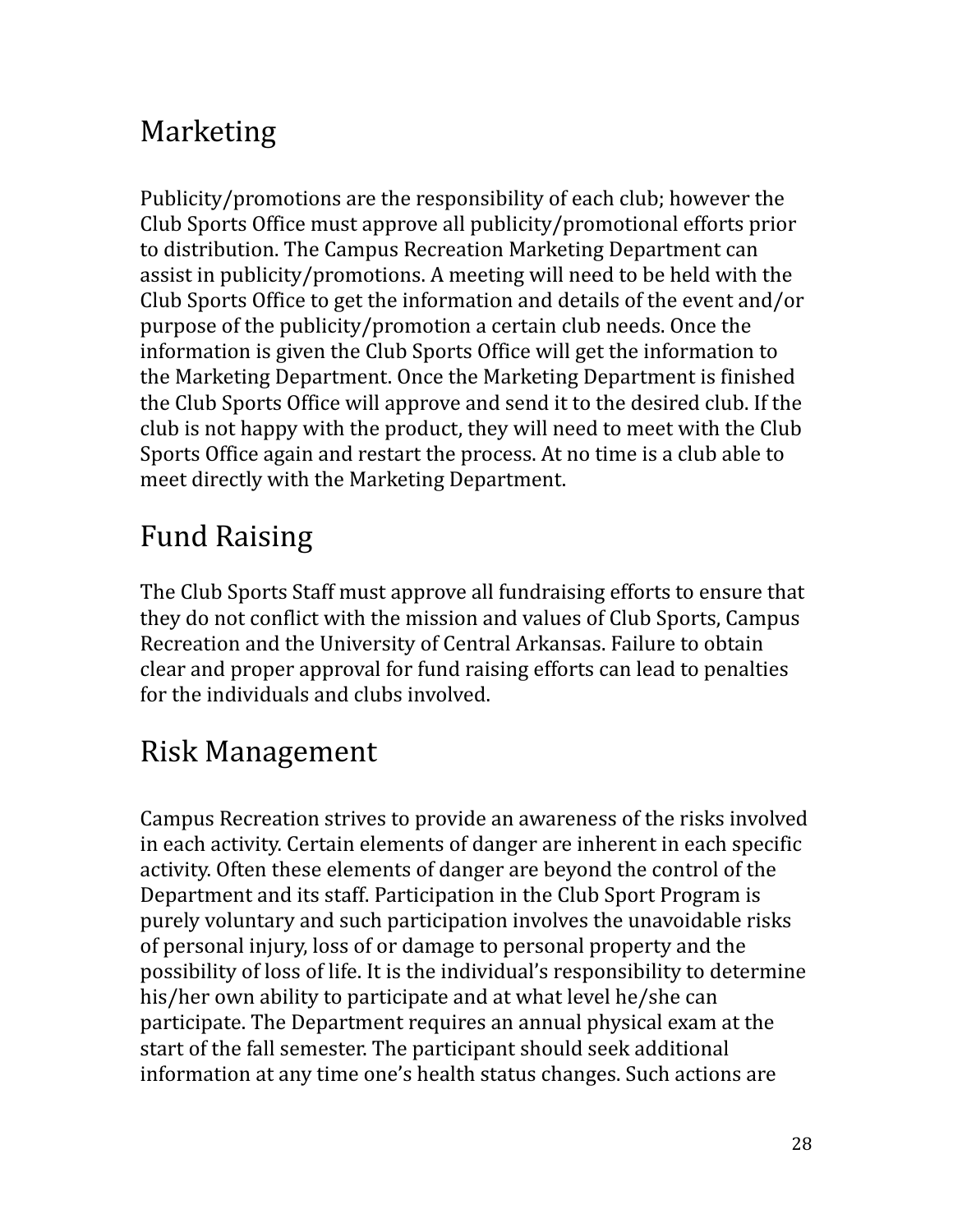designed to ensure that one's participation is within one's health status/limitations.

- 1. Each member of a Club Sport must sign a Liability Release/Waiver and Assumption of Risk Certificate before being able to participate in any club activity. This form states that each Club Sport member realizes there is a risk of injury while participating and that Campus Recreation is not responsible for any injury, which occurs during this sport. Club Sports members who are under 18 years of age must have a parent or guardian sign these releases before being able to participate in any club activity. These forms must be submitted digitally.
- 2. Each Club member must provide emergency information. This information should include emergency numbers, medical information and insurance information (if applicable). This information will be taken to each practice and competition.
- 3. Each club member will sign a code of conduct form that includes an alcoholic and non-prescription drug statement.
- 4. It is recommended that each club member should complete a Physical Exam before participating in practices or in competition.
- 5. Club officers are responsible for seeing that all forms are read, understood, and signed by club members before participation in club activities.
- 6. Failure of a Club Sport member to comply with these policies will mean automatic ineligibility for that player until all requirements are completed. A club team that plays an ineligible player runs the risk of disciplinary action. Failure to comply with the above rules will result in appropriate action by the Club Sports Staff. A club member must be a current student or faculty or staff member.

## First Aid & CPR Certification

Each club will be required to have at least two club athletes at each practice, and all other events, who are certified in CPR, First Aid, AED, and Blood Borne Pathogens. Classes will be offered through the Campus Recreation Department.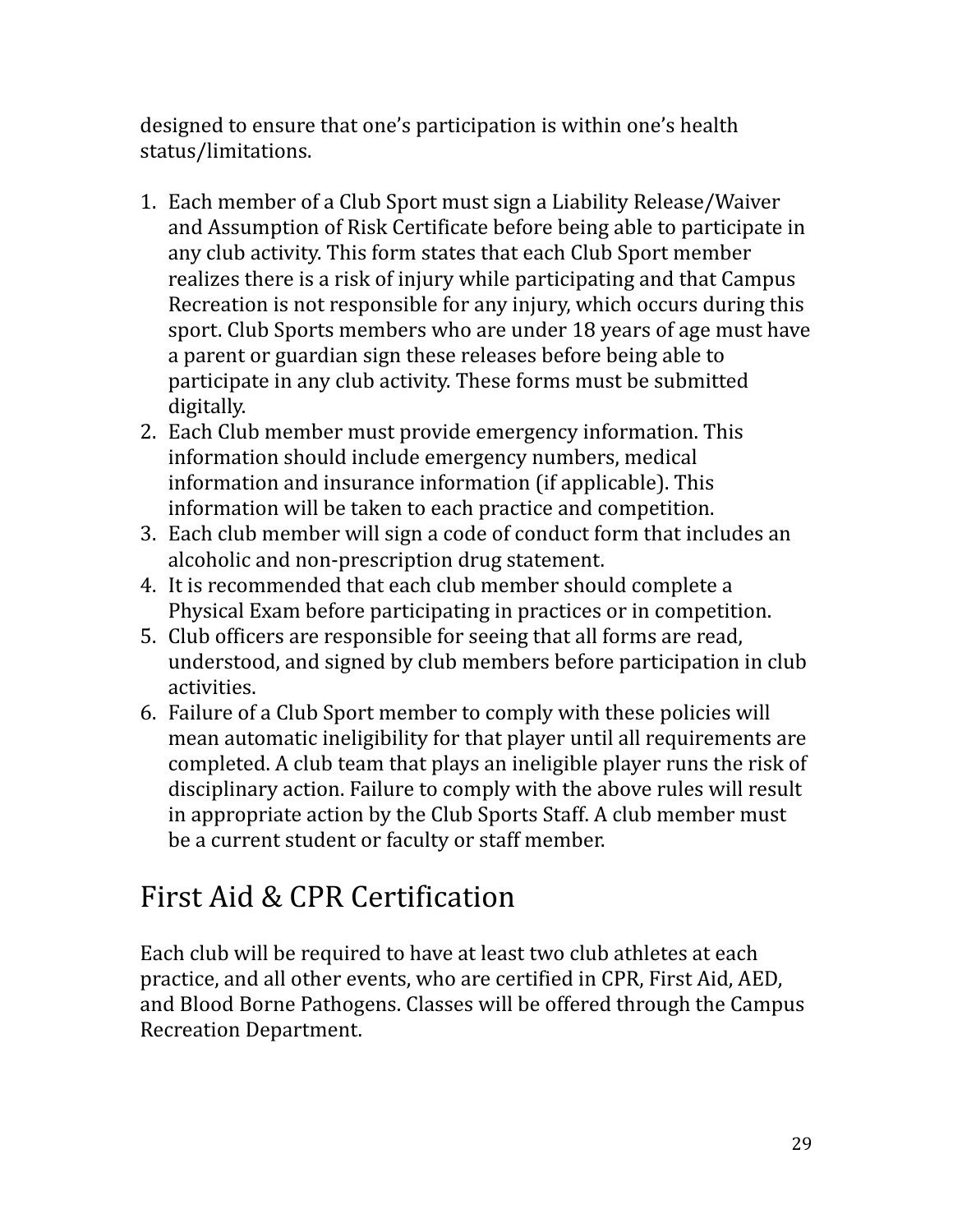Clubs will be required to document their club member's certification and present the certification to the Club Sports Office to receive credit for their club, by the due date listed on the deadlines information sheet.

Concussion Protocol

Protocol: Concussion protocol is authorized for Campus Recreation employees (professional and student staff) to utilize supervising Campus Recreation activities. Examples of staff include: Professional Staff, Graduate Assistants, Site Supervisors, Facility Managers, Lifeguards, etc.

Campus Recreation staff has the authority to remove individuals from participation and not permit them to return. Participation includes recreational activity, practice and competition. Campus Recreation staff is NOT permitted to diagnose concussions. Staff should follow these steps to ensure safety of all participants.

If a student athlete appears to be suffering concussion-like symptoms, please follow the SCAT 2 Field Testing procedure

Symptoms include:

- Headache or feeling of pressure in the head
- Temporary loss of consciousness
- Confusion or feeling as if in a fog
- Amnesia surrounding the traumatic event
- Dizziness or "seeing stars"
- Ringing in the ears
- Nausea or vomiting
- Slurred speech

If Campus Recreation staff determines it is unsafe for the student athlete to return to participation, they are REQUIRED to seek medical attention. The student athlete cannot return to participation until a licensed physician gives approval. This includes but is not limited to: Intramural Sports, Adventure Trips, and Club Sports participation.